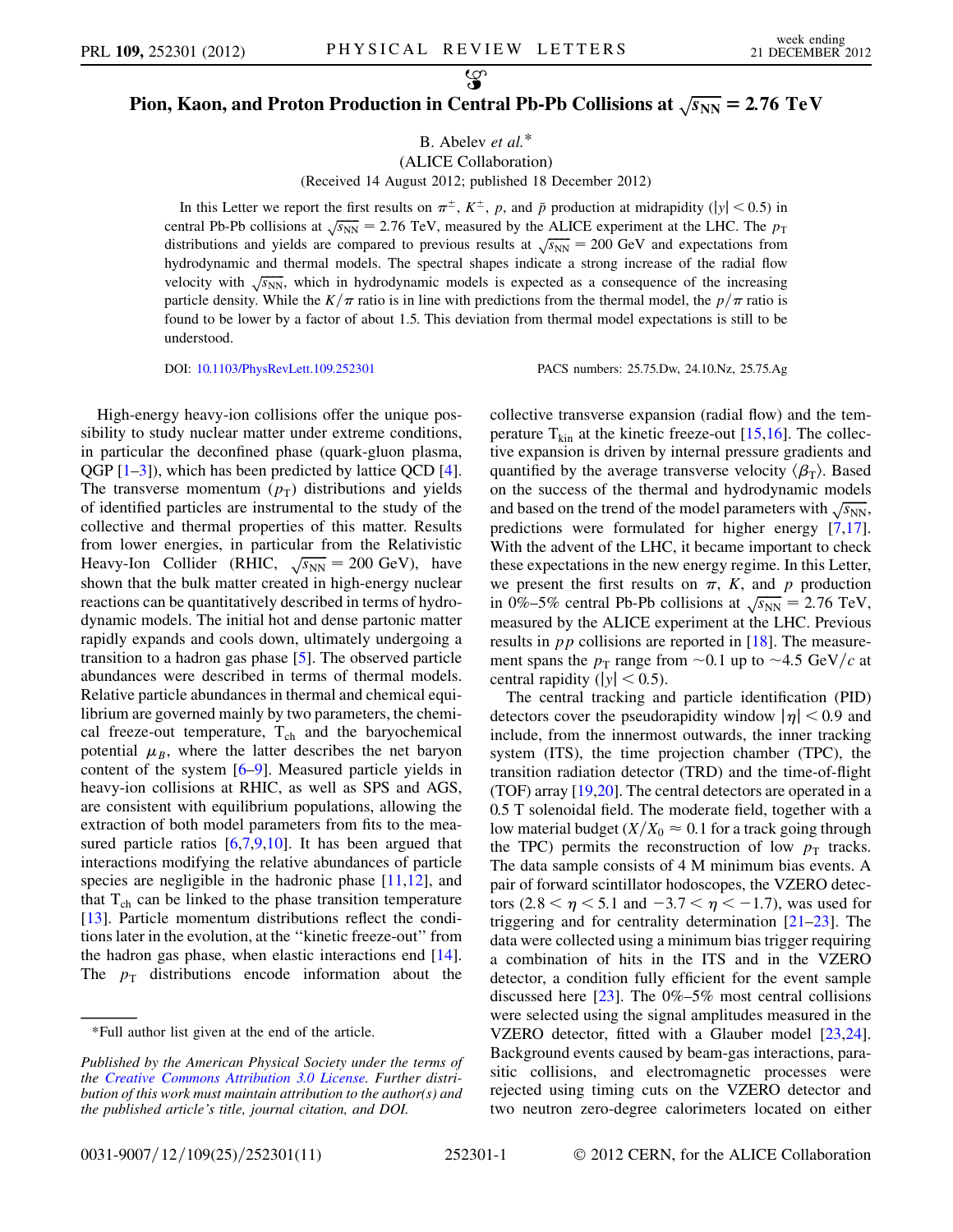side of the interaction point, at 114 m distance [[21](#page-4-18)–[23\]](#page-4-19). The measurement was performed in three independent analyses, each one focusing on a subrange of the total  $p<sub>T</sub>$ distribution, exploiting the capabilities of the individual detectors and specific techniques to optimize the signal extraction. The ITS is a six-layered silicon detector. The two innermost layers, based on silicon pixels, are also used in the online trigger as mentioned above. The four outer layers, consisting of drift and strip detectors, provide identification via the specific energy loss. Using the ITS as a standalone tracker enables reconstruction and identification of low-momentum particles that do not reach the TPC, in the  $p_T$  ranges 0.1–0.6, 0.2–0.5, 0.3–0.6 GeV/c for  $\pi$ , K, and p. For each track, at least three  $dE/dx$  samples were required. Only the lowest two were used in a truncated mean procedure, leading to an  $\sim 10\%$  resolution. The particle identity was assigned according to the distance from the expected energy loss curves, weighted by the resolution. This procedure results in asymmetric ranges around the curves for  $\pi$ , K, and p, reflecting the Landau tails in the detector response, which are not fully suppressed by the truncated mean. An additional  $2\sigma$  cut was applied in the case of pions, to remove the contamination from electrons. The residual misidentification  $\approx 10\%$  for kaons and negligible for pions and protons) is corrected using Monte Carlo simulations. The other analyses combined the tracking information from the ITS, TPC, and TRD (''global tracks'') [\[19](#page-4-16)]. The TPC identifies particles via the specific energy loss in the Ne-CO<sub>2</sub>-N<sub>2</sub> (85:10:5) gas mixture. Up to 159 samples are measured, but only the lowest 60% are used in the analysis. This truncated mean procedure leads to a Gaussian distribution with an  $\sim 6.5\%$  resolution. The TOF array is placed at a radius of 370–399 cm. It measures the time-of-flight of the particles, allowing hadron identification at higher  $p<sub>T</sub>$ . With a total time resolution of about 85 ps, PID is possible up to  $p_T = 3 \text{ GeV}/c$  for  $\pi$  and K, and 4.5 GeV/c for p. In the intermediate  $p_T$  range  $(0.2-1.2 \text{ GeV}/c, 0.25-1.2 \text{ GeV}/c, 0.45-1.8 \text{ GeV}/c, \text{ for}$  $\pi$  and K, and p), the identification was based on the combined TPC and TOF signals. The ranges were chosen such that the contamination from misidentification of other species is negligible. It was required that the particles are within  $3\sigma$  from the expected  $dE/dx$  and time-of-flight values. The TOF information was included starting at  $p<sub>T</sub>$  = 0.65, 0.6, 0.8 GeV/c for  $\pi$ , K, and p. In the third analysis, for  $p_T > 0.5$  GeV/c, the TOF signal alone was used for identification. The time-of-flight distribution was fitted for each  $p<sub>T</sub>$  bin with data-derived templates for  $\pi$ , K, and p, allowing us to extract the particle yields when the separation is as low as  $\sim$  2 $\sigma$  [[25](#page-4-21)]. This fit was repeated for each mass hypothesis, after applying the selection  $|y| < 0.5$  based on the mass assumption under study [\[25\]](#page-4-21).

In this Letter, results for ''primary'' particles are presented, defined as prompt particles produced in the collision, including decay products, except those from weak decays of strange particles. Both ITS standalone and global tracks provide very good transverse impact parameter resolution relative to the primary vertex  $(DCA_{xy})$ , of order 200  $\mu$ m at  $p_T = 300 \text{ MeV}/c$  and 35  $\mu$ m at  $p_T = 5 \text{ GeV}/c$ , allowing us to separate primary and secondary particles. The residual contamination was estimated from data by fitting the  $DCA_{xy}$  distribution with three Monte Carlo templates: primary particles, secondaries from material, and secondaries from weak decays [\[18,](#page-4-15)[26\]](#page-4-22). This contamination can reach 35% at  $p_T = 300$  MeV/c for protons. It quickly decreases with increasing  $p<sub>T</sub>$ , becoming negligible at  $p_{\rm T} \sim 2.5$  GeV/c. The efficiency correction and the templates used in the correction procedure were computed with 1 M Monte Carlo events, using the HIJING [[27](#page-4-23)] event generator (tuned to reproduce the  $dN_{ch}/d\eta$  measured for central collisions [[22\]](#page-4-24)), transported through a GEANT3 [\[28\]](#page-4-25) model of the detector. The results of the three analyses were consistent in the regions of overlap and therefore combined using the (largely independent) systematic uncertainties as weights.

The main sources of systematic uncertainties are summarized in Table [I.](#page-2-0) The uncertainties due to the secondary subtraction procedure were estimated for all analyses varying the range of the  $DCA_{xy}$  fit, using different track selections (for instance using TPC-only tracks), applying different cuts on the longitudinal  $DCA$ <sub>z</sub> and varying the composition of the Monte Carlo templates used in the fit. The uncertainty on the energy loss correction was estimated in a simulation with the material budget scaled by  $\pm 7\%$ . In order to account for the uncertainties due to poorly known hadronic interactions with the detector material, different transport codes (GEANT3, GEANT4 [[29\]](#page-4-26) and FLUKA [\[30](#page-4-27)]) were tested. The interaction cross section used in the models for  $\pi$ , K, and p were separately validated by comparison with the few existing measurements [\[31](#page-4-28)[–35\]](#page-5-0). The main systematic uncertainty on the ITS standalone analysis comes from the tracking, due to the high occupancy and small number of tracking points. This was estimated from data using global tracks as a reference. The other systematic uncertainties are smaller, and include the effect of the magnetic field configuration ( $E \times B$  effect), of the track selection and of the PID cuts. Similarly, the uncertainties related to the tracking efficiency in the TPC were investigated comparing different sets of tracks in data and Monte Carlo calculations and by a variation of the track cuts. The uncertainty related to the combined TPC/TOF PID procedure was estimated varying the PID cut between 2 and  $5\sigma$ . The tracks reaching the TOF detector have to cross a substantial amount of additional material  $(X/X_0 \approx 0.23)$ , mostly due to the TRD [[20\]](#page-4-17). Since the TRD was not fully installed in 2010, the analysis was repeated for regions in azimuth with and without installed TRD modules, allowing one to determine the uncertainty due to the additional material. The systematics related to the PID extraction in the TOF analysis were estimated varying the parameters of the expected sources by  $\pm 10\%$ .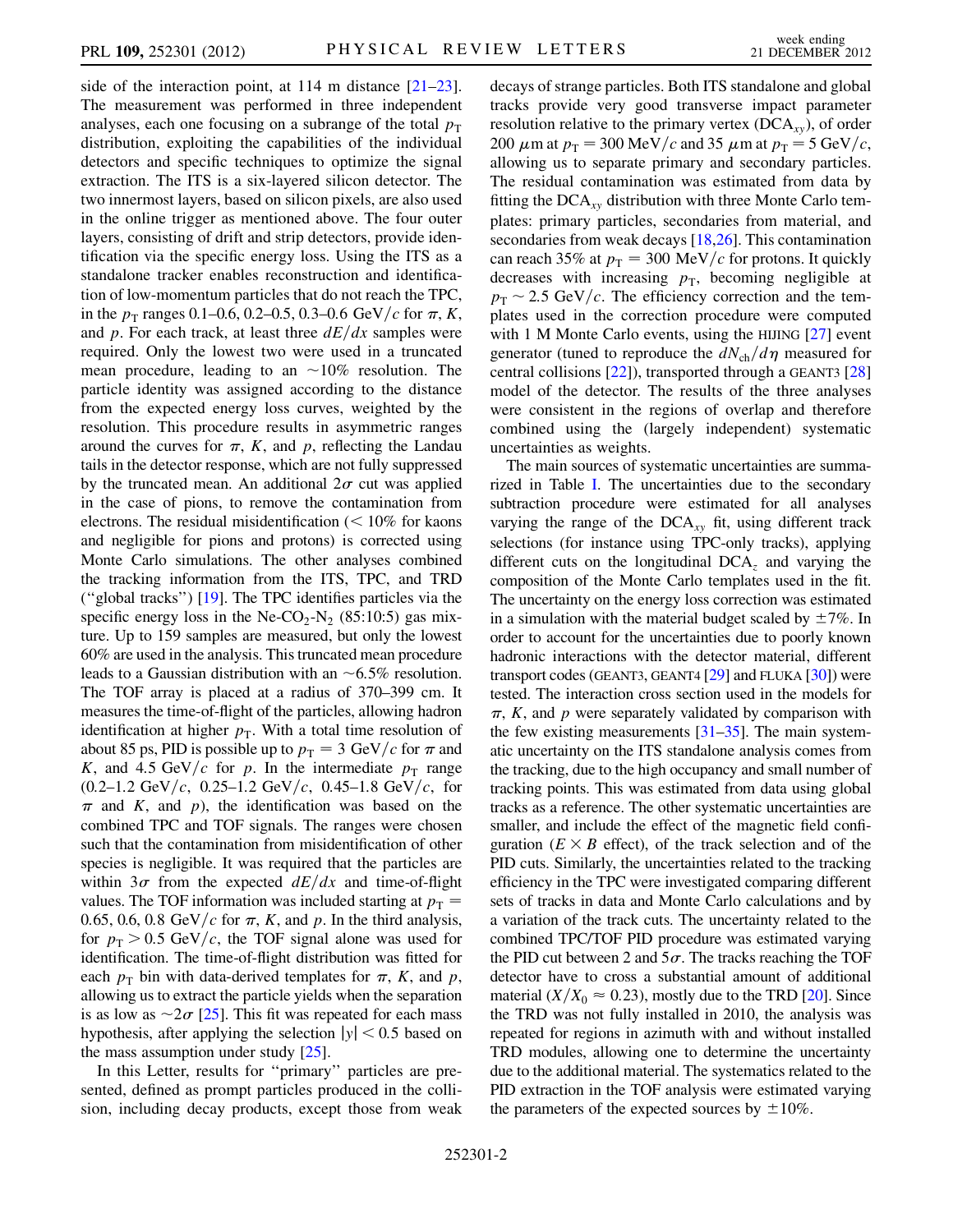$\overline{a}$ 

<span id="page-2-0"></span>

| Effect                     | $\pi^{\pm}$ |            | $K^{\pm}$  |            | $p$ and $\bar{p}$ |                   |
|----------------------------|-------------|------------|------------|------------|-------------------|-------------------|
| $p_T$ range (GeV/c)        | 0.1         | 3          | 0.2        | 3          | 0.35              | 4.5               |
| Correction for secondaries | $1.5\%$     | $1\%$      | Negligible |            | $4\%$             | $1\%$             |
| Material budget            | 5%          | Negligible | $3\%$      | Negligible | $3\%$             | Negligible        |
| Hadronic interactions      | $2\%$       | $1\%$      | $4\%$      | $1\%$      | $6\%$             | $1\%$ $(\bar{p})$ |
|                            |             |            |            |            | $4\%$             | Negligible $(p)$  |
| $p_T$ range (GeV/c)        | 0.1         | 0.5        | 0.2        | 0.5        | 0.35              | 0.65              |
| ITS tracking efficiency    | $10\%$      |            | $10\%$     |            | 10%               |                   |
| ITS PID                    | $2\%$       |            | $4\%$      |            | $4.5\%$           |                   |
| $p_T$ range (GeV/c)        | 0.3         | 0.65       | 0.3        | 0.6        | 0.5               | 0.8               |
| Global tracking efficiency | $4\%$       |            | $4\%$      |            | $4\%$             |                   |
| TPC PID                    | $3\%$       |            | $5\%$      |            | $1.5\%$           |                   |
| $p_T$ range (GeV/c)        | 0.5         | 3          | 0.5        | 3          | 0.5               | 4.5               |
| TOF matching efficiency    | $3\%$       |            | 6%         |            | $3\%$             |                   |
| TOF PID                    | $2\%$       | 7%         | $3\%$      | 15%        | 5%                | 25%               |

TABLE I. Main sources of systematic uncertainty. See text for details.

The  $p_T$  distributions of positive and negative particles were found to be compatible within systematic errors, we therefore show results for summed charge states in Fig. [1](#page-2-1). The spectra are compared to RHIC results in Au-Au colli-The spectra are compared to RHIC results in Au-Au collisions at  $\sqrt{s_{NN}}$  = 200 GeV [[36,](#page-5-1)[37](#page-5-2)] and to hydrodynamic models. The spectral shapes show a significant change from RHIC to LHC energies, having a distinctly harder

<span id="page-2-1"></span>

FIG. 1 (color online). Transverse momentum distributions of the sum of positive and negative particles (box: systematic errors; statistical errors smaller than the symbol for most data points), fitted individually with a blast wave function, compared to RHIC data and hydrodynamic models.

distribution. Within hydrodynamic models, this indicates a significantly stronger radial flow. In the range  $p<sub>T</sub>$ 1.5 GeV/c VISH2 + 1 [[38](#page-5-3)], a viscous hydrodynamic model reproduces fairly well the pion and kaon distributions, but misses the protons, both in shape and absolute abundance. In this model, the particle yields are taken to be thermal at  $T_{ch} = 165$  MeV (see below). The difference is possibly due to the lack of an explicit description of the hadronic phase in the model. This interpretation is supported by the comparison with HKM [[39,](#page-5-4)[40](#page-5-5)], a similar model in which, after the hydrodynamic phase, particles are injected into a hadronic cascade model (UrQMD [\[41](#page-5-6)[,42\]](#page-5-7)), which further transports them until final decoupling. The hadronic phase builds additional radial flow, mostly due to elastic interactions, and affects particle ratios due to inelastic interactions. HKM yields a better description of the data. At the LHC, hadronic final state interactions, and in particular antibaryon-baryon annihilation, may therefore be an important ingredient for the description of particle yields [\[40](#page-5-5)[,43\]](#page-5-8), contradicting the scenario of negligible abundance-changing processes in the hadronic phase. The third model shown in Fig. [1](#page-2-1) (Kraków  $[44,45]$  $[44,45]$  $[44,45]$  $[44,45]$ ) introduces nonequilibrium corrections due to viscosity at the transition from the hydrodynamic description to particles, which change the effective  $T_{ch}$ , leading to a good agreement with the data. In the region  $p<sub>T</sub> \leq 3 \text{ GeV}/c$ (Kraków) and  $p_T \le 1.5 \text{ GeV}/c$  (HKM) the last two models reproduce the experimental data within  $\sim$ 20%, supporting a hydrodynamic interpretation of the transverse momentum spectra at the LHC. These models also describe correctly other features of the space-time evolution of the system, as measured by ALICE with charged pion correlations [\[46\]](#page-5-11). In order to quantify the kinetic freeze-out rations (46). In order to quantify the kinetic freeze-out parameters at  $\sqrt{s_{NN}}$  = 2.76 TeV, we performed a combined fit with a blast wave function [\[15\]](#page-4-12), with the freezeout temperature  $T_{kin}$ , the average transverse velocity  $\langle \beta_T \rangle$ , and the exponent of the velocity profile as free parameters.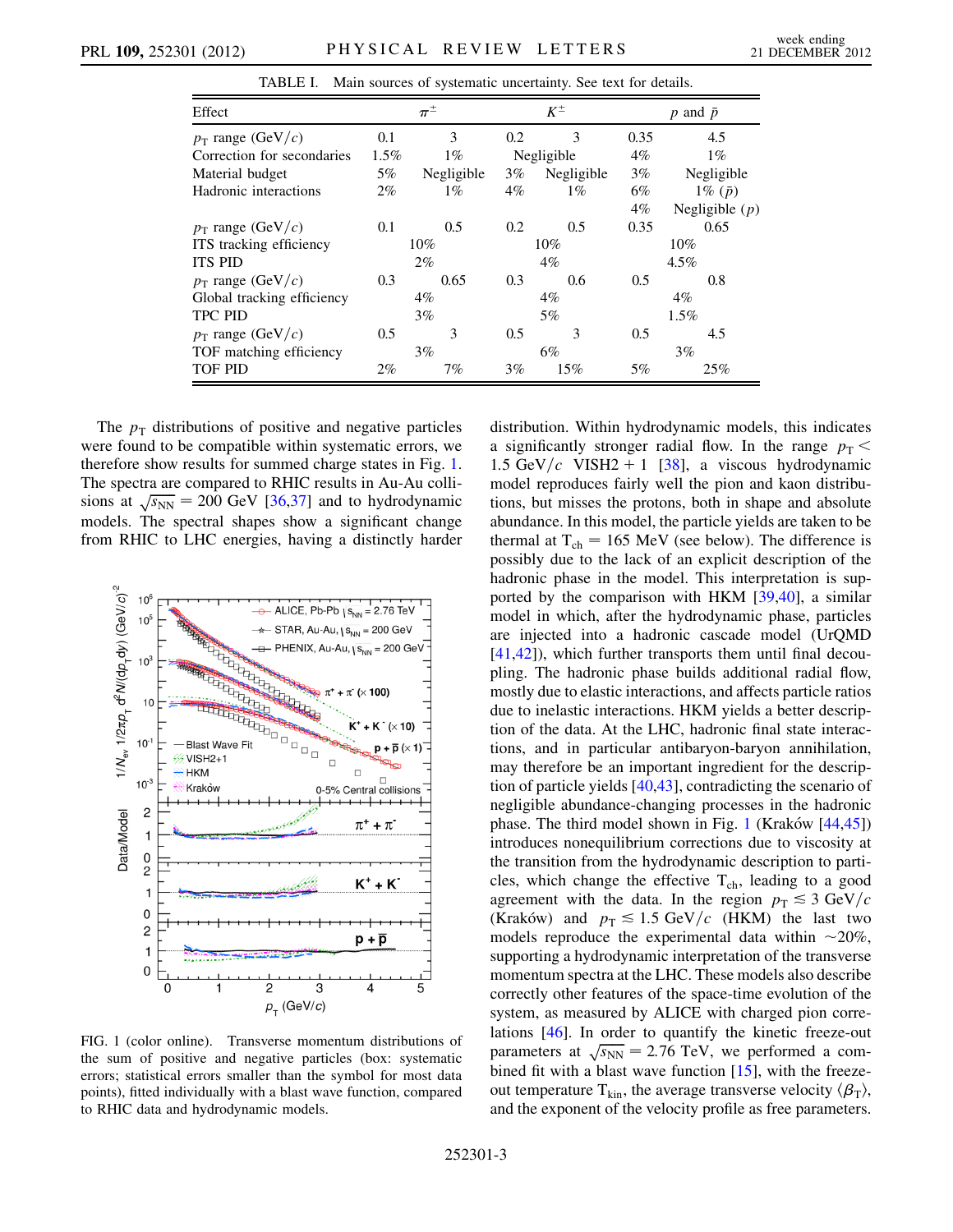It should be noted that the value of the  $T_{kin}$  parameter extracted from the fit is sensitive to the fit range used for the pions, because of the large contribution from resonance decays (mostly at low  $p_T$ ), which tend to reduce  $T_{kin}$ . For this reason, the  $p_T$  ranges 0.5–1 GeV/c, 0.2–1.5 GeV/c, 0.3–3 GeV/c for  $\pi$ , K, and p were used. These hydromotivated fits do not replace a full hydrodynamic calculation, but allow one to compare with a few parameters the measurements of different experiments. The data are well described by the combined blast wave fit with a collective radial flow velocity  $\langle \beta_T \rangle = 0.65 \pm 0.02$ , and a kinetic freeze-out temperature of  $T_{kin} = 95 \pm 10$  MeV. As comrreeze-out temperature or  $I_{\text{kin}} = 95 \pm 10$  MeV. As compared to fits to central Au-Au collisions at  $\sqrt{s_{\text{NN}}}$ 200 GeV/c, in similar  $p_T$  ranges [\[36](#page-5-1),[47\]](#page-5-12),  $\langle \beta_T \rangle$  at the LHC is  $\sim$  10% higher while T<sub>kin</sub> is comparable within errors.

The midrapidity  $(|y| < 0.5)$  p<sub>T</sub>-integrated particle yields were extracted by fitting the  $\pi$ , K, and p spectra individually with a blast wave function, in order to extrapolate to zero  $p<sub>T</sub>$ . The individual fits are shown in Fig. [1](#page-2-1) as solid curves; the fraction of extrapolated yield is small: about 7%, 6%, and 4% for  $\pi$ , K, and p. Its uncertainty was estimated using different fit functions [\[25\]](#page-4-21). The particle ratios are compared in Fig. [2](#page-3-0) to results [25]. The particle ratios are compared in Fig. 2 to results<br>at  $\sqrt{s_{NN}}$  = 200 GeV [\[36](#page-5-1)[,37,](#page-5-2)[48\]](#page-5-13) and to the predictions from thermal models, using  $\mu_B = 1$  MeV and a T<sub>ch</sub> of 164 MeV [\[7\]](#page-4-6) or 170 MeV [\[17](#page-4-14)]. The value for  $\mu_B$  is based on extrapolation from lower energy data.  $T_{ch}$  was found to be constant above a center-of-mass energy of a few ten GeV, so the value obtained from fits to RHIC data was used. The systematic uncertainties on the particle ratios were computed taking into account the correlated sources of uncertainty (mainly due to PID and extrapolation for different particles and to the tracking efficiency for antiparticle over particle ratios). In the following we quote the total error for the ratios, as the statistical error is negligible. The antiparticle/particle ratios are all unity within errors, consistent with a vanishing baryochemical potential  $\mu_B$ . In order to minimize the sensitivity to  $\mu_B$ ,

<span id="page-3-0"></span>

FIG. 2 (color online). Midrapidity particle ratios, compared to RHIC results [\[36,](#page-5-1)[37,](#page-5-2)[48](#page-5-13)] and predictions from thermal models [\[7,](#page-4-6)[17\]](#page-4-14) for central Pb-Pb collisions at the LHC (combined statistical and systematic errors).

the ratios  $K/\pi = (K^+ + K^-)/(\pi^+ + \pi^-)$  and  $p/\pi =$  $(p + \bar{p})/(\pi^+ + \pi^-)$  are also shown. The ratio  $K/\pi =$  $0.149 \pm 0.010$ , is similar to the lower energy values and agrees with the expectations from the thermal model [[7\]](#page-4-6). However, the ratio  $p/\pi = 0.046 \pm 0.003$ , is significantly lower than expected, by a factor  $\sim$ 1.5–1.9 ( $p/\pi \simeq$ 0:07–0:09 for [\[7,](#page-4-6)[17\]](#page-4-14) respectively). The two models differ mainly in the hadron mass spectrum implementation, but were both successful in describing RHIC data. The comparison with RHIC data also hints at a slight decrease of the  $p/\pi$  ratio with energy (by a factor ~1.2), while essentially no change was predicted. The thermal models proved to be very successful over a wide range of energies proved to be very successful over a wide range of energies<br>(from  $\sqrt{s_{NN}}$  = 2 GeV to  $\sqrt{s_{NN}}$  = 200 GeV [\[6](#page-4-4)[,7](#page-4-6),[9](#page-4-5),[10](#page-4-7)]): such a large difference for one of the most abundantly produced particle species was therefore unexpected. In retrospect, some disagreement between data and the thermal model is also apparent in the RHIC data, with the proton measurements being about 20% lower than predictions [\[6](#page-4-4),[47](#page-5-12)[,49](#page-5-14)]. However, this difference was not considered to be significant, because of the differences between model implementations, model uncertainties [\[50\]](#page-5-15), and experimental uncertainties in the subtraction of secondary particles in the RHIC experiments. This issue will likely be clarified by a thermal analysis including strange and multistrange baryons at the LHC. Current speculations are that final state interactions in the hadronic phase, in particular via the large cross section channel for antibaryon-baryon annihilation [\[43\]](#page-5-8), could explain the significant deviation from the usual thermal ratios. A similar conclusion is implied by the HKM model, where  $p/\pi = 0.052$ , consistent with our measurement [[40\]](#page-5-5). An alternative scenario conjectures the existence of flavor and mass dependent prehadronic bound states in the QGP phase, as suggested by recent lattice QCD calculation and QCD-inspired models [\[51,](#page-5-16)[52\]](#page-5-17).

In summary, we presented the first measurements of  $\pi$ , K, and p production in central Pb-Pb collisions at  $\sqrt{s_{NN}}$  = 2.76 TeV at the LHC. The  $p_T$  distributions are harder than previously measured at RHIC. They are well described by hydrodynamic models including a refined description of the late fireball stages. Fitting the spectra with a hydroinspired blast wave model results in the highest radial flow parameter ever measured,  $\langle \beta_T \rangle = 0.65 \pm$ 0:02. The integrated particle ratios were compared with expectations from thermal models. While the  $K/\pi$  ratio was found to agree with these expectations,  $p/\pi$  is a factor  $\geq 1.5$  lower.

We are grateful to P. Bozek, U. Heinz, Y. Karpenko, C. Shen, Y. Sinyukov, H. Song and K. Werner for providing the theoretical calculations and for the useful discussion and to colleagues from the BRAHMS, PHENIX and STAR Collaborations for the helpful discussions and clarifications on their measurements. The ALICE Collaboration would like to thank all its engineers and technicians for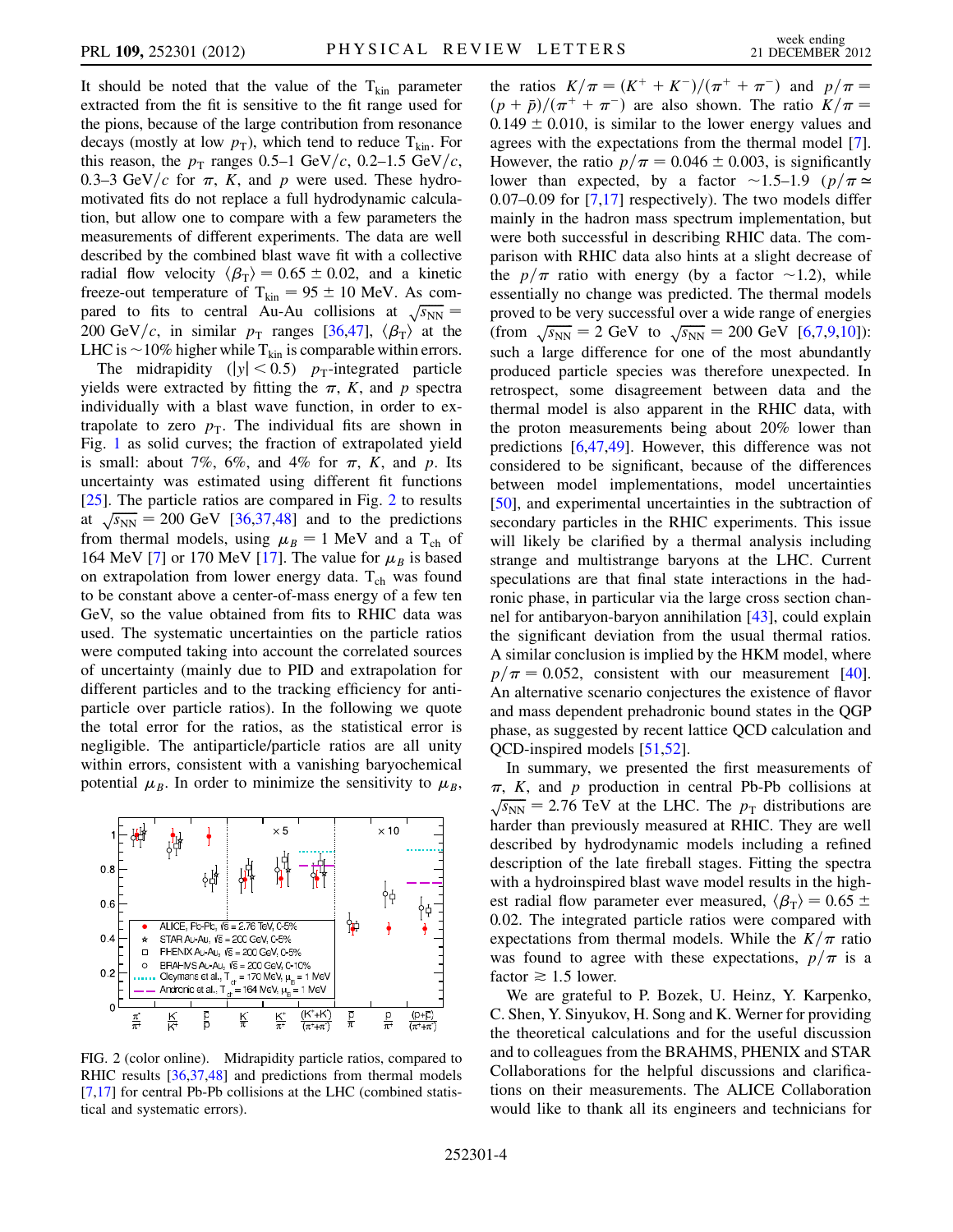their invaluable contributions to the construction of the experiment and the CERN accelerator teams for the outstanding performance of the LHC complex. The ALICE Collaboration acknowledges the following funding agencies for their support in building and running the ALICE detector: Calouste Gulbenkian Foundation from Lisbon and Swiss Fonds Kidagan, Armenia; Conselho Nacional de Desenvolvimento Científico e Tecnológico (CNPq), Financiadora de Estudos e Projetos (FINEP), Fundação de Amparo à Pesquisa do Estado de São Paulo (FAPESP); National Natural Science Foundation of China (NSFC), the Chinese Ministry of Education (CMOE) and the Ministry of Science and Technology of China (MSTC); Ministry of Education and Youth of the Czech Republic; Danish Natural Science Research Council, the Carlsberg Foundation and the Danish National Research Foundation; The European Research Council under the European Community's Seventh Framework Programme; Helsinki Institute of Physics and the Academy of Finland; French CNRS-IN2P3, the ''Region Pays de Loire,'' ''Region Alsace," "Region Auvergne," and CEA, France; German BMBF and the Helmholtz Association; General Secretariat for Research and Technology, Ministry of Development, Greece; Hungarian OTKA and National Office for Research and Technology (NKTH); Department of Atomic Energy and Department of Science and Technology of the Government of India; Istituto Nazionale di Fisica Nucleare (INFN) of Italy; MEXT Grant-in-Aid for Specially Promoted Research, Japan; Joint Institute for Nuclear Research, Dubna; National Research Foundation of Korea (NRF); CONACYT, DGAPA, México, ALFA-EC and the HELEN Program (High-Energy physics Latin-American– European Network); Stichting voor Fundamenteel Onderzoek der Materie (FOM) and the Nederlandse Organisatie voor Wetenschappelijk Onderzoek (NWO), Netherlands; Research Council of Norway (NFR); Polish Ministry of Science and Higher Education; National Authority for Scientific Research–NASR (Autoritatea Natională pentru Cercetare Științifică–ANCS); Federal Agency of Science of the Ministry of Education and Science of Russian Federation, International Science and Technology Center, Russian Academy of Sciences, Russian Federal Agency of Atomic Energy, Russian Federal Agency for Science and Innovations and CERN-INTAS; Ministry of Education of Slovakia; CIEMAT, EELA, Ministerio de Educación y Ciencia of Spain, Xunta de Galicia (Consellería de Educación), CEADEN, Cubaenergía, Cuba, and IAEA (International Atomic Energy Agency); The Ministry of Science and Technology and the National Research Foundation (NRF), South Africa; Swedish Reseach Council (VR) and Knut & Alice Wallenberg Foundation (KAW); Ukraine Ministry of Education and Science; United Kingdom Science and Technology Facilities Council (STFC); the United States Department of Energy, the United States National Science Foundation, the State of Texas, and the State of Ohio.

- <span id="page-4-0"></span>[1] N. Cabibbo and G. Parisi, *[Phys. Lett. B](http://dx.doi.org/10.1016/0370-2693(75)90158-6)* 59, 67 (1975).
- [2] E. V. Shuryak, [Phys. Lett. B](http://dx.doi.org/10.1016/0370-2693(78)90370-2) 78, 150 (1978).
- <span id="page-4-1"></span>[3] L.D. McLerran and B. Svetitsky, *[Phys. Lett. B](http://dx.doi.org/10.1016/0370-2693(81)90986-2)* 98, 195 [\(1981\)](http://dx.doi.org/10.1016/0370-2693(81)90986-2).
- <span id="page-4-2"></span>[4] E. Laermann and O. Philipsen, [Annu. Rev. Nucl. Part. Sci.](http://dx.doi.org/10.1146/annurev.nucl.53.041002.110609) 53[, 163 \(2003\)](http://dx.doi.org/10.1146/annurev.nucl.53.041002.110609).
- <span id="page-4-3"></span>[5] B. Muller and J. L. Nagle, [Ann. Rev. Nucl. Part. Sci.](http://dx.doi.org/10.1146/annurev.nucl.56.080805.140556) 56, 93 [\(2006\)](http://dx.doi.org/10.1146/annurev.nucl.56.080805.140556).
- <span id="page-4-4"></span>[6] A. Andronic, P. Braun-Munzinger, K. Redlich, and J. Stachel, J. Phys. G 38[, 124081 \(2011\)](http://dx.doi.org/10.1088/0954-3899/38/12/124081).
- <span id="page-4-6"></span>[7] A. Andronic, P. Braun-Munzinger, and J. Stachel, *[Phys.](http://dx.doi.org/10.1016/j.physletb.2009.02.014)* Lett. B **673**[, 142 \(2009\)](http://dx.doi.org/10.1016/j.physletb.2009.02.014).
- [8] F. Becattini and R. Fries, in The QCD Confinement Transition: Hadron Formation, Landolt-Bornstein, New Series, Group I, Vol. 23, Pt. A (Springer-Verlag, Berlin, Heidelberg, 2010).
- <span id="page-4-5"></span>[9] J. Cleymans and K. Redlich, [Phys. Rev. Lett.](http://dx.doi.org/10.1103/PhysRevLett.81.5284) 81, 5284 [\(1998\)](http://dx.doi.org/10.1103/PhysRevLett.81.5284).
- <span id="page-4-7"></span>[10] A. Andronic, P. Braun-Munzinger, and J. Stachel, [Nucl.](http://dx.doi.org/10.1016/j.nuclphysa.2006.03.012) Phys. A 772[, 167 \(2006\)](http://dx.doi.org/10.1016/j.nuclphysa.2006.03.012).
- <span id="page-4-8"></span>[11] R. Rapp and E.V. Shuryak, *[Phys. Rev. Lett.](http://dx.doi.org/10.1103/PhysRevLett.86.2980)* **86**, 2980 [\(2001\)](http://dx.doi.org/10.1103/PhysRevLett.86.2980).
- <span id="page-4-9"></span>[12] C. Greiner and S. Leupold, J. Phys. G 27[, L95 \(2001\).](http://dx.doi.org/10.1088/0954-3899/27/9/102)
- <span id="page-4-10"></span>[13] P. Braun-Munzinger, J. Stachel, and C. Wetterich, [Phys.](http://dx.doi.org/10.1016/j.physletb.2004.05.081) Lett. B 596[, 61 \(2004\)](http://dx.doi.org/10.1016/j.physletb.2004.05.081).
- <span id="page-4-11"></span>[14] P. Huovinen and P. Ruuskanen, [Ann. Rev. Nucl. Part. Sci.](http://dx.doi.org/10.1146/annurev.nucl.54.070103.181236) 56[, 163 \(2006\)](http://dx.doi.org/10.1146/annurev.nucl.54.070103.181236).
- <span id="page-4-12"></span>[15] E. Schnedermann, J. Sollfrank, and U.W. Heinz, *[Phys.](http://dx.doi.org/10.1103/PhysRevC.48.2462)* Rev. C 48[, 2462 \(1993\)](http://dx.doi.org/10.1103/PhysRevC.48.2462).
- <span id="page-4-13"></span>[16] U.W. Heinz, [arXiv:hep-ph/0407360.](http://arXiv.org/abs/hep-ph/0407360)
- <span id="page-4-14"></span>[17] J. Cleymans, I. Kraus, H. Oeschler, K. Redlich, and S. Wheaton, Phys. Rev. C 74[, 034903 \(2006\).](http://dx.doi.org/10.1103/PhysRevC.74.034903)
- <span id="page-4-15"></span>[18] K. Aamodt et al. (ALICE Collaboration), [Eur. Phys. J. C](http://dx.doi.org/10.1140/epjc/s10052-011-1655-9) 71[, 1655 \(2011\).](http://dx.doi.org/10.1140/epjc/s10052-011-1655-9)
- <span id="page-4-16"></span>[19] B. Alessandro et al. (ALICE Collaboration), [J. Phys. G](http://dx.doi.org/10.1088/0954-3899/32/10/001) 32, [1295 \(2006\)](http://dx.doi.org/10.1088/0954-3899/32/10/001).
- <span id="page-4-17"></span>[20] K. Aamodt et al. (ALICE Collaboration), [JINST](http://dx.doi.org/10.1088/1748-0221/3/08/S08002) 3, [S08002 \(2008\).](http://dx.doi.org/10.1088/1748-0221/3/08/S08002)
- <span id="page-4-18"></span>[21] K. Aamodt et al. (ALICE Collaboration), [Phys. Rev. Lett.](http://dx.doi.org/10.1103/PhysRevLett.106.032301) 106[, 032301 \(2011\)](http://dx.doi.org/10.1103/PhysRevLett.106.032301)].
- <span id="page-4-24"></span>[22] K. Aamodt et al. (ALICE Collaboration), *[Phys. Rev. Lett.](http://dx.doi.org/10.1103/PhysRevLett.105.252301)* 105[, 252301 \(2010\)](http://dx.doi.org/10.1103/PhysRevLett.105.252301).
- <span id="page-4-19"></span>[23] K. Aamodt et al. (to be published).
- <span id="page-4-20"></span>[24] A. Toia et al. (ALICE Collaboration), [J. Phys. G](http://dx.doi.org/10.1088/0954-3899/38/12/124007) 38, [124007 \(2011\).](http://dx.doi.org/10.1088/0954-3899/38/12/124007)
- <span id="page-4-21"></span>[25] K. Aamodt *et al.* (to be published).
- <span id="page-4-22"></span>[26] A. Kalweit (ALICE), J. Phys. G 38[, 124073 \(2011\).](http://dx.doi.org/10.1088/0954-3899/38/12/124073)
- <span id="page-4-23"></span>[27] X.-N. Wang and M. Gyulassy, [Phys. Rev. D](http://dx.doi.org/10.1103/PhysRevD.44.3501) 44, 3501 [\(1991\)](http://dx.doi.org/10.1103/PhysRevD.44.3501).
- <span id="page-4-25"></span>[28] R. Brun, F. Carminati, and S. Giani, CERN-W5013, 1994.
- <span id="page-4-26"></span>[29] S. Agostinelli et al. (GEANT4), [Nucl. Instrum. Methods](http://dx.doi.org/10.1016/S0168-9002(03)01368-8) [Phys. Res., Sect. A](http://dx.doi.org/10.1016/S0168-9002(03)01368-8) 506, 250 (2003).
- <span id="page-4-27"></span>[30] G. Battistoni, F. Cerutti, A. Fassò, A. Ferrari, S. Muraro, J. Ranft, S. Roesler, and P. R. Sala, [AIP Conf. Proc.](http://dx.doi.org/10.1063/1.2720455) 896, [31 \(2007\).](http://dx.doi.org/10.1063/1.2720455)
- <span id="page-4-28"></span>[31] T. Lee and R. Redwine, [Annu. Rev. Nucl. Part. Sci.](http://dx.doi.org/10.1146/annurev.nucl.52.050102.090713) 52, 23 [\(2002\)](http://dx.doi.org/10.1146/annurev.nucl.52.050102.090713).
- [32] E. Friedman et al., *Phys. Rev. C* 55[, 1304 \(1997\).](http://dx.doi.org/10.1103/PhysRevC.55.1304)
- [33] D. Ashery, I. Navon, G. Azuelos, H.K. Walter, H.J. Pfeiffer, and F. W. Schlepütz, *[Phys. Rev. C](http://dx.doi.org/10.1103/PhysRevC.23.2173)* 23, 2173 [\(1981\)](http://dx.doi.org/10.1103/PhysRevC.23.2173).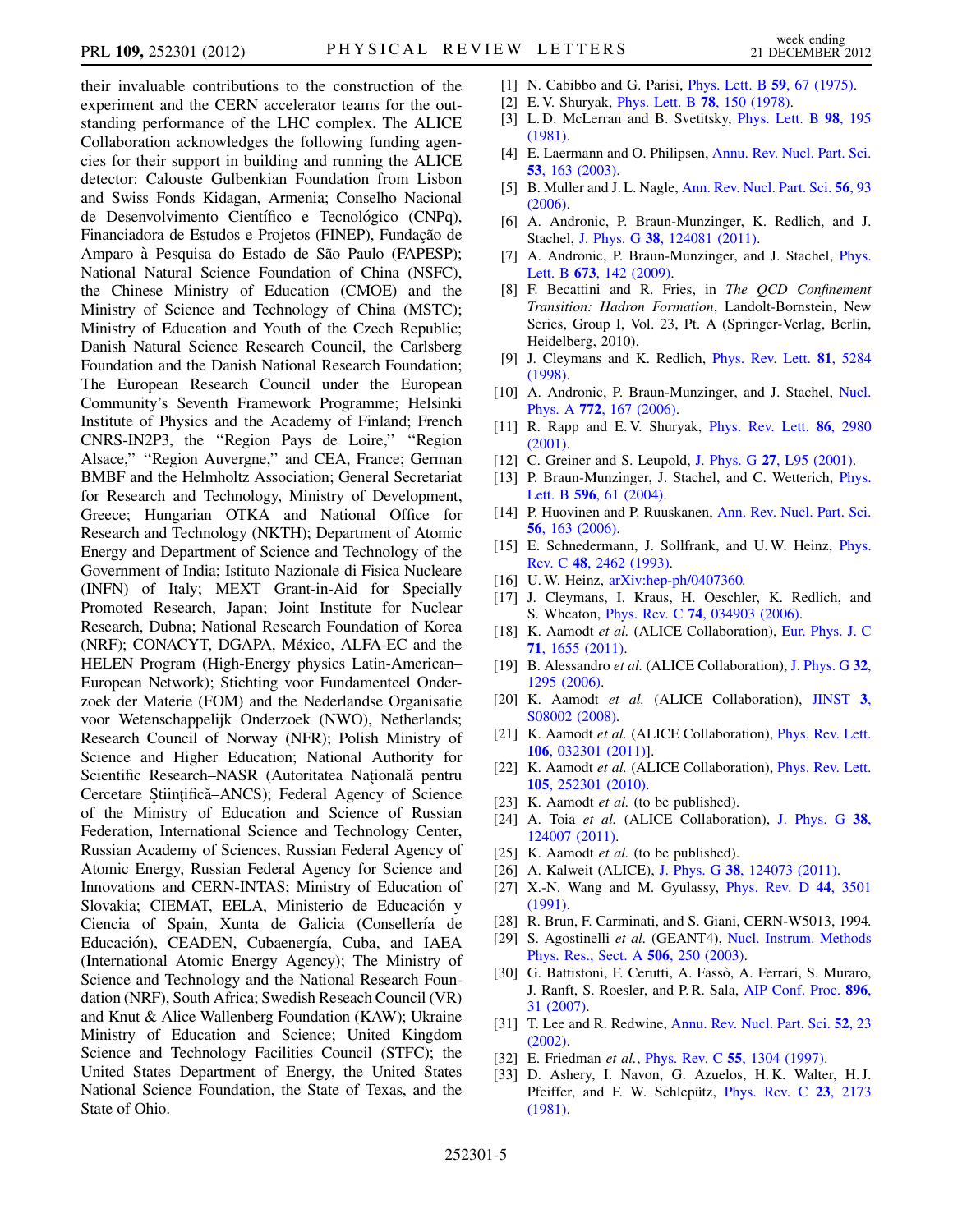- [34] R. Carlson, [At. Data Nucl. Data Tables](http://dx.doi.org/10.1006/adnd.1996.0010) 63, 93 (1996).
- <span id="page-5-0"></span>[35] G. Bendiscioli and D. Kharzeev, [Riv. Nuovo Cimento](http://dx.doi.org/10.1007/BF02724447) 17, [1 \(1994\).](http://dx.doi.org/10.1007/BF02724447)
- <span id="page-5-1"></span>[36] B. Abelev et al. (STAR Collaboration), *[Phys. Rev. C](http://dx.doi.org/10.1103/PhysRevC.79.034909)* 79, [034909 \(2009\)](http://dx.doi.org/10.1103/PhysRevC.79.034909).
- <span id="page-5-2"></span>[37] S. S. Adler et al. (PHENIX Collaboration), [Phys. Rev. C](http://dx.doi.org/10.1103/PhysRevC.69.034909) 69[, 034909 \(2004\)](http://dx.doi.org/10.1103/PhysRevC.69.034909).
- <span id="page-5-3"></span>[38] C. Shen, U.W. Heinz, P. Huovinen, and H. Song, *[Phys.](http://dx.doi.org/10.1103/PhysRevC.84.044903)* Rev. C 84[, 044903 \(2011\).](http://dx.doi.org/10.1103/PhysRevC.84.044903)
- <span id="page-5-4"></span>[39] Y. Karpenko and Y. Sinyukov, [J. Phys. G](http://dx.doi.org/10.1088/0954-3899/38/12/124059) 38, 124059 [\(2011\)](http://dx.doi.org/10.1088/0954-3899/38/12/124059).
- <span id="page-5-5"></span>[40] Y. Karpenko, Y. Sinyukov, and K. Werner, [arXiv:1204.5351.](http://arXiv.org/abs/1204.5351)
- <span id="page-5-6"></span>[41] S. Bass et al., [Prog. Part. Nucl. Phys.](http://dx.doi.org/10.1016/S0146-6410(98)00058-1) 41, 255 (1998).
- <span id="page-5-7"></span>[42] M. Bleicher et al., J. Phys. G 25[, 1859 \(1999\)](http://dx.doi.org/10.1088/0954-3899/25/9/308).
- <span id="page-5-8"></span>[43] J. Steinheimer, J. Aichelin, and M. Bleicher, [arXiv:1203.5302.](http://arXiv.org/abs/1203.5302)
- <span id="page-5-9"></span>[44] P. Bozek, *Phys. Rev. C* **85**[, 034901 \(2012\).](http://dx.doi.org/10.1103/PhysRevC.85.034901)
- <span id="page-5-10"></span>[45] P. Bozek, [Acta Phys. Pol. B](http://dx.doi.org/10.5506/APhysPolB.43.689) **43**, 689 (2012).
- <span id="page-5-11"></span>[46] K. Aamodt et al. (ALICE Collaboration), [Phys. Lett. B](http://dx.doi.org/10.1016/j.physletb.2010.12.053) 696[, 328 \(2011\).](http://dx.doi.org/10.1016/j.physletb.2010.12.053)
- <span id="page-5-12"></span>[47] J. Adams et al. (STAR Collaboration), [Nucl. Phys. A](http://dx.doi.org/10.1016/j.nuclphysa.2005.03.085) 757, [102 \(2005\)](http://dx.doi.org/10.1016/j.nuclphysa.2005.03.085).
- <span id="page-5-13"></span>[48] I. Arsene et al. (BRAHMS Collaboration), *[Phys. Rev. C](http://dx.doi.org/10.1103/PhysRevC.72.014908)* 72[, 014908 \(2005\)](http://dx.doi.org/10.1103/PhysRevC.72.014908).
- <span id="page-5-14"></span>[49] M. Aggarwal et al. (STAR Collaboration), *[Phys. Rev. C](http://dx.doi.org/10.1103/PhysRevC.83.024901)* 83[, 024901 \(2011\)](http://dx.doi.org/10.1103/PhysRevC.83.024901).
- <span id="page-5-15"></span>[50] F. Becattini, P. Castorina, A. Milov, and H. Satz, [Eur.](http://dx.doi.org/10.1140/epjc/s10052-010-1265-y) Phys. J. C 66[, 377 \(2010\)](http://dx.doi.org/10.1140/epjc/s10052-010-1265-y).
- <span id="page-5-16"></span>[51] C. Ratti, R. Bellwied, M. Cristoforetti, and M. Barbaro, Phys. Rev. D 85[, 014004 \(2012\).](http://dx.doi.org/10.1103/PhysRevD.85.014004)
- <span id="page-5-17"></span>[52] R. Bellwied, Proc. Sci., Bormio2012 (2012) 045 [\[arXiv:1205.3625\]](http://arXiv.org/abs/1205.3625).

B. Abelev,<sup>1</sup> J. Adam,<sup>2</sup> D. Adamová,<sup>3</sup> A. M. Adare,<sup>4</sup> M. M. Aggarwal,<sup>5</sup> G. Aglieri Rinella,<sup>6</sup> A. G. Agocs,<sup>7</sup> A. Agostinelli,<sup>8</sup> S. Aguilar Salazar,<sup>9</sup> Z. Ahammed,<sup>10</sup> N. Ahmad,<sup>11</sup> A. Ahmad Masoodi,<sup>11</sup> S. A. Ahn,<sup>12</sup> S. U. Ahn,<sup>13</sup> A. Akindinov,<sup>14</sup> D. Aleksandrov,<sup>15</sup> B. Alessandro,<sup>16</sup> R. Alfaro Molina,<sup>9</sup> A. Alici,<sup>17,18</sup> A. Alkin,<sup>19</sup> E. Almaráz Aviña, <sup>9</sup> J. Alme, <sup>20</sup> T. Alt, <sup>21</sup> V. Altini, <sup>22</sup> S. Altinpinar, <sup>23</sup> I. Altsybeev, <sup>24</sup> C. Andrei, <sup>25</sup> A. Andronic, <sup>26</sup> V. Anguelov,<sup>27</sup> J. Anielski,<sup>28</sup> C. Anson,<sup>29</sup> T. Antičić,<sup>30</sup> F. Antinori,<sup>31</sup> P. Antonioli,<sup>17</sup> L. Aphecetche,<sup>32</sup> H. Appelshäuser,<sup>33</sup> N. Arbor,<sup>34</sup> S. Arcelli,<sup>8</sup> A. Arend,<sup>33</sup> N. Armesto,<sup>35</sup> R. Arnaldi,<sup>16</sup> T. Aronsson,<sup>4</sup> I.C. Arsene,<sup>26</sup> M. Arslandok,<sup>33</sup> A. Asryan,<sup>24</sup> A. Augustinus,<sup>6</sup> R. Averbeck,<sup>26</sup> T. C. Awes,<sup>36</sup> J. Äystö,<sup>37</sup> M. D. Azmi,<sup>11,38</sup> M. Bach,<sup>21</sup> A. Badalà,<sup>39</sup> Y.W. Baek,<sup>40,13</sup> R. Bailhache,<sup>33</sup> R. Bala,<sup>16</sup> R. Baldini Ferroli,<sup>18</sup> A. Baldisseri,<sup>41</sup> A. Baldit,<sup>40</sup> F. Baltasar Dos Santos Pedrosa,<sup>6</sup> J. Bán,<sup>42</sup> R. C. Baral,<sup>43</sup> R. Barbera,<sup>44</sup> F. Barile,<sup>22</sup> G. G. Barnaföldi,<sup>7</sup> L. S. Barnby,<sup>45</sup> V. Barret, <sup>40</sup> J. Bartke, <sup>46</sup> M. Basile, <sup>8</sup> N. Bastid, <sup>40</sup> S. Basu, <sup>10</sup> B. Bathen, <sup>28</sup> G. Batigne, <sup>32</sup> B. Batyunya, <sup>47</sup> C. Baumann, <sup>33</sup> I. G. Bearden,  $^{48}$  H. Beck,  $^{33}$  N. K. Behera,  $^{49}$  I. Belikov,  $^{50}$  F. Bellini,  $^{8}$  R. Bellwied,  $^{51}$  E. Belmont-Moreno,  $^{9}$ G. Bencedi,<sup>7</sup> S. Beole,<sup>52</sup> I. Berceanu,<sup>25</sup> A. Bercuci,<sup>25</sup> Y. Berdnikov,<sup>53</sup> D. Berenyi,<sup>7</sup> A. A. E. Bergognon,<sup>32</sup> D. Berzano,<sup>16</sup> L. Betev,<sup>6</sup> A. Bhasin,<sup>54</sup> A. K. Bhati,<sup>5</sup> J. Bhom,<sup>55</sup> L. Bianchi,<sup>52</sup> N. Bianchi,<sup>56</sup> C. Bianchin,<sup>57</sup> J. Bielčík,<sup>2</sup> J. Bielčíková,<sup>3</sup> A. Bilandzic,<sup>58,48</sup> S. Bjelogrlic,<sup>59</sup> F. Blanco,<sup>60</sup> F. Blanco,<sup>51</sup> D. Blau,<sup>15</sup> C. Blume,<sup>33</sup> M. Boccioli,<sup>6</sup> N. Bock,<sup>29</sup> S. Böttger,<sup>61</sup> A. Bogdanov,<sup>62</sup> H. Bøggild,<sup>48</sup> M. Bogolyubsky,<sup>63</sup> L. Boldizsár,<sup>7</sup> M. Bombara,<sup>64</sup> J. Book,<sup>33</sup> H. Borel,<sup>41</sup> A. Borissov,<sup>65</sup> S. Bose,<sup>66</sup> F. Bossú,<sup>52</sup> M. Botje,<sup>58</sup> E. Botta,<sup>52</sup> B. Boyer,<sup>67</sup> E. Braidot,<sup>68</sup> P. Braun-Munzinger,<sup>26</sup> M. Bregant,<sup>32</sup> T. Breitner,<sup>61</sup> T. A. Browning,<sup>69</sup> M. Broz,<sup>70</sup> R. Brun,<sup>6</sup> E. Bruna,  $52,16$  G. E. Bruno,  $22$  D. Budnikov,  $71$  H. Buesching,  $33$  S. Bufalino,  $52,16$  O. Busch,  $27$  Z. Buthelezi,  $38$ D. Caballero Orduna,<sup>4</sup> D. Caffarri,<sup>57,31</sup> X. Cai,<sup>72</sup> H. Caines,<sup>4</sup> E. Calvo Villar,<sup>73</sup> P. Camerini,<sup>74</sup> V. Canoa Roman,<sup>75</sup> G. Cara Romeo,<sup>17</sup> F. Carena,<sup>6</sup> W. Carena,<sup>6</sup> N. Carlin Filho,<sup>76</sup> F. Carminati,<sup>6</sup> A. Casanova Díaz,<sup>56</sup> J. Castillo Castellanos,<sup>41</sup> J. F. Castillo Hernandez,<sup>26</sup> E. A. R. Casula,<sup>77</sup> V. Catanescu,<sup>25</sup> C. Cavicchioli,<sup>6</sup> C. Ceballos Sanchez,<sup>78</sup> J. Cepila,<sup>2</sup> P. Cerello,<sup>16</sup> B. Chang,<sup>37,79</sup> S. Chapeland,<sup>6</sup> J. L. Charvet,<sup>41</sup> S. Chattopadhyay,<sup>10</sup> S. Chattopadhyay, <sup>66</sup> I. Chawla, <sup>5</sup> M. Cherney, <sup>80</sup> C. Cheshkov, <sup>6,81</sup> B. Cheynis, <sup>81</sup> V. Chibante Barroso, <sup>6</sup> D. D. Chinellato, <sup>82</sup> P. Chochula, <sup>6</sup> M. Chojnacki, <sup>59</sup> S. Choudhury, <sup>10</sup> P. Christakoglou, <sup>58</sup> C. H. Christensen, <sup>48</sup> P. Christiansen, <sup>83</sup> T. Chujo, <sup>55</sup> S. U. Chung, <sup>84</sup> C. Cicalo, <sup>85</sup> L. Cifarelli, <sup>8,6,18</sup> F. Cindolo, <sup>17</sup> J. Cleymans, <sup>38</sup> F. Coccetti, <sup>18</sup> F. Colamaria,<sup>22</sup> D. Colella,<sup>22</sup> G. Conesa Balbastre,<sup>34</sup> Z. Conesa del Valle,<sup>6</sup> P. Constantin,<sup>27</sup> G. Contin,<sup>74</sup> J. G. Contreras,<sup>75</sup> T. M. Cormier,<sup>65</sup> Y. Corrales Morales,<sup>52</sup> P. Cortese,<sup>86</sup> I. Cortés Maldonado,<sup>87</sup> M. R. Cosentino,<sup>68</sup> F. Costa,<sup>6</sup> M. E. Cotallo,<sup>60</sup> E. Crescio,<sup>75</sup> P. Crochet,<sup>40</sup> E. Cruz Alaniz,<sup>9</sup> E. Cuautle,<sup>88</sup> L. Cunqueiro,<sup>56</sup> A. Dainese,<sup>57,31</sup> H. H. Dalsgaard,<sup>48</sup> A. Danu,<sup>89</sup> I. Das,<sup>67</sup> D. Das,<sup>66</sup> K. Das,<sup>66</sup> S. Dash,<sup>49</sup> A. Dash,<sup>82</sup> S. De,<sup>10</sup> G. O. V. de Barros,<sup>76</sup> A. De Caro,  $90,18$  G. de Cataldo,  $91$  J. de Cuveland,  $21$  A. De Falco,  $77$  D. De Gruttola,  $90$  H. Delagrange,  $32$ A. Deloff,<sup>92</sup> V. Demanov,<sup>71</sup> N. De Marco,<sup>16</sup> E. Dénes,<sup>7</sup> S. De Pasquale,<sup>90</sup> A. Deppman,<sup>76</sup> G. D. Erasmo,<sup>22</sup> R. de Rooij,<sup>59</sup> M. A. Diaz Corchero,<sup>60</sup> D. Di Bari,<sup>22</sup> T. Dietel,<sup>28</sup> C. Di Giglio,<sup>22</sup> S. Di Liberto,<sup>93</sup> A. Di Mauro,<sup>6</sup> P. Di Nezza,<sup>56</sup> R. Divià,<sup>6</sup> Ø. Djuvsland,<sup>23</sup> A. Dobrin,<sup>65,83</sup> T. Dobrowolski,<sup>92</sup> I. Domínguez,<sup>88</sup> B. Dönigus,<sup>26</sup> O. Dordic, <sup>94</sup> O. Driga, <sup>32</sup> A. K. Dubey, <sup>10</sup> A. Dubla, <sup>59</sup> L. Ducroux, <sup>81</sup> P. Dupieux, <sup>40</sup> A. K. Dutta Majumdar, <sup>66</sup> M. R. Dutta Majumdar,<sup>10</sup> D. Elia,<sup>91</sup> D. Emschermann,<sup>28</sup> H. Engel,<sup>61</sup> B. Erazmus,<sup>32</sup> H. A. Erdal,<sup>20</sup> B. Espagnon,<sup>67</sup> M. Estienne,<sup>32</sup> S. Esumi,<sup>55</sup> D. Evans,<sup>45</sup> G. Eyyubova,<sup>94</sup> D. Fabris,<sup>57,31</sup> J. Faivre,<sup>34</sup> D. Falchieri,<sup>8</sup> A. Fantoni,<sup>56</sup>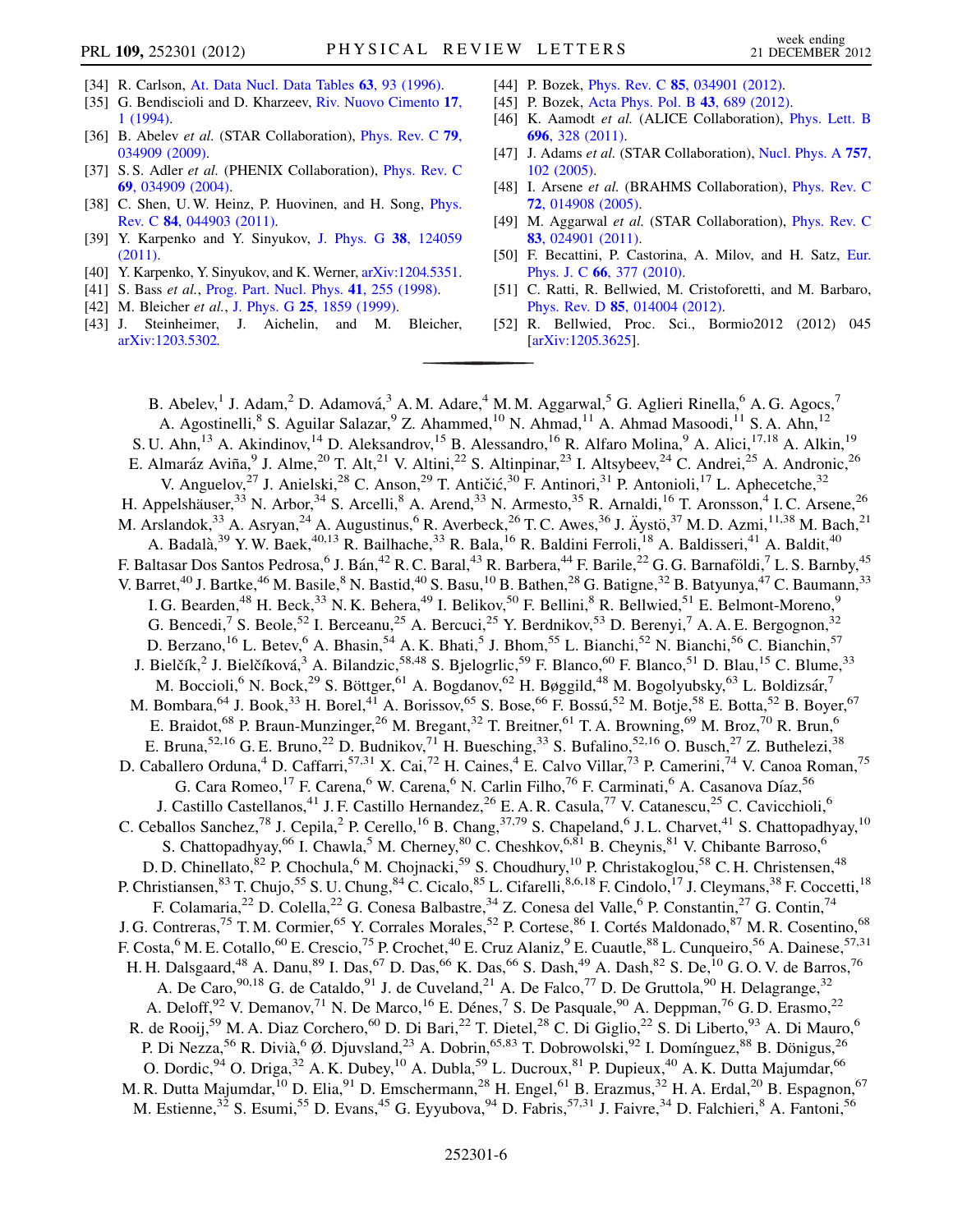<span id="page-6-1"></span><span id="page-6-0"></span>M. Fasel,<sup>26</sup> R. Fearick,<sup>38</sup> A. Fedunov,<sup>47</sup> D. Fehlker,<sup>23</sup> L. Feldkamp,<sup>28</sup> D. Felea,<sup>89</sup> B. Fenton-Olsen,<sup>68</sup> G. Feofilov,<sup>24</sup> A. Fernández Téllez,<sup>87</sup> A. Ferretti,<sup>52</sup> R. Ferretti,<sup>86</sup> A. Festanti,<sup>57</sup> J. Figiel,<sup>46</sup> M. A. S. Figueredo,<sup>76</sup> S. Filchagin,<sup>71</sup> D. Finogeev,<sup>95</sup> F. M. Fionda,<sup>22</sup> E. M. Fiore,<sup>22</sup> M. Floris,<sup>6</sup> S. Foertsch,<sup>38</sup> P. Foka,<sup>26</sup> S. Fokin,<sup>15</sup> E. Fragiacomo,<sup>96</sup> A. Francescon,<sup>6,57</sup> U. Frankenfeld,<sup>26</sup> U. Fuchs,<sup>6</sup> C. Furget,<sup>34</sup> M. Fusco Girard,<sup>90</sup> J. J. Gaardhøje,<sup>48</sup> M. Gagliardi,<sup>52</sup> A. Gago,<sup>73</sup> M. Gallio,<sup>52</sup> D. R. Gangadharan,<sup>29</sup> P. Ganoti,<sup>36</sup> C. Garabatos,<sup>26</sup> E. Garcia-Solis,<sup>97</sup> I. Garishvili,<sup>1</sup> J. Gerhard,<sup>21</sup> M. Germain,<sup>32</sup> C. Geuna,<sup>41</sup> M. Gheata,<sup>89,6</sup> A. Gheata,<sup>6</sup> B. Ghidini,<sup>22</sup> P. Ghosh,<sup>10</sup> P. Gianotti,<sup>56</sup> M. R. Girard,<sup>98</sup> P. Giubellino,<sup>6</sup> E. Gladysz-Dziadus,<sup>46</sup> P. Glässel,<sup>27</sup> R. Gomez,<sup>99</sup> E. G. Ferreiro,<sup>35</sup> L. H. González-Trueba,<sup>9</sup> P. González-Zamora,<sup>60</sup> S. Gorbunov,<sup>21</sup> A. Goswami,<sup>100</sup> S. Gotovac,<sup>101</sup> V. Grabski,<sup>9</sup> L. K. Graczykowski,<sup>98</sup> R. Grajcarek,<sup>27</sup> A. Grelli,<sup>59</sup> C. Grigoras,<sup>6</sup> A. Grigoras,<sup>6</sup> V. Grigoriev,<sup>62</sup> S. Grigoryan,<sup>47</sup> A. Grigoryan,<sup>102</sup> B. Grinyov,<sup>19</sup> N. Grion,<sup>96</sup> P. Gros,<sup>83</sup> J. F. Grosse-Oetringhaus,<sup>6</sup> J.-Y. Grossiord,<sup>81</sup> R. Grosso,<sup>6</sup> F. Guber, <sup>95</sup> R. Guernane, <sup>34</sup> C. Guerra Gutierrez, <sup>73</sup> B. Guerzoni, <sup>8</sup> M. Guilbaud, <sup>81</sup> K. Gulbrandsen, <sup>48</sup> T. Gunji, <sup>103</sup> R. Gupta,<sup>54</sup> A. Gupta,<sup>54</sup> H. Gutbrod,<sup>26</sup> Ø. Haaland,<sup>23</sup> C. Hadjidakis,<sup>67</sup> M. Haiduc,<sup>89</sup> H. Hamagaki,<sup>103</sup> G. Hamar,<sup>7</sup> B. H. Han,<sup>104</sup> L. D. Hanratty,<sup>45</sup> A. Hansen,<sup>48</sup> Z. Harmanová-Tóthová,<sup>64</sup> J. W. Harris,<sup>4</sup> M. Hartig,<sup>33</sup> D. Hasegan,<sup>89</sup> D. Hatzifotiadou,<sup>17</sup> A. Hayrapetyan,<sup>6,102</sup> S. T. Heckel,<sup>33</sup> M. Heide,<sup>28</sup> H. Helstrup,<sup>20</sup> A. Herghelegiu,<sup>25</sup> G. Herrera Corral,<sup>75</sup> N. Herrmann,<sup>27</sup> B. A. Hess,<sup>105</sup> K. F. Hetland,<sup>20</sup> B. Hicks,<sup>4</sup> P. T. Hille,<sup>4</sup> B. Hippolyte,<sup>50</sup> T. Horaguchi,<sup>55</sup> Y. Hori,<sup>103</sup> P. Hristov,<sup>6</sup> I. Hřivnáčová,<sup>67</sup> M. Huang,<sup>23</sup> T. J. Humanic,<sup>29</sup> D. S. Hwang,<sup>104</sup> R. Ichou,<sup>40</sup> R. Ilkaev,<sup>71</sup> I. Ilkiv,<sup>92</sup> M. Inaba,<sup>55</sup> E. Incani,<sup>77</sup> G. M. Innocenti,<sup>52</sup> P. G. Innocenti,<sup>6</sup> M. Ippolitov,<sup>15</sup> M. Irfan,<sup>11</sup> C. Ivan,<sup>26</sup> M. Ivanov,<sup>26</sup> A. Ivanov,<sup>24</sup> V. Ivanov,<sup>53</sup> O. Ivanytskyi,<sup>19</sup> P.M. Jacobs,<sup>68</sup> H. J. Jang,<sup>12</sup> R. Janik,<sup>70</sup> M. A. Janik, <sup>98</sup> P. H. S. Y. Jayarathna, 51 S. Jena, <sup>49</sup> D. M. Jha, <sup>65</sup> R. T. Jimenez Bustamante, <sup>88</sup> L. Jirden, <sup>6</sup> P. G. Jones,<sup>45</sup> H. Jung,<sup>13</sup> A. Jusko,<sup>45</sup> A. B. Kaidalov,<sup>14</sup> V. Kakoyan,<sup>102</sup> S. Kalcher,<sup>21</sup> P. Kaliňák,<sup>42</sup> T. Kalliokoski,<sup>37</sup> A. Kalweit,<sup>106,6</sup> J. H. Kang,<sup>79</sup> V. Kaplin,<sup>62</sup> A. Karasu Uysal,<sup>6,107</sup> O. Karavichev,<sup>95</sup> T. Karavicheva,<sup>95</sup> E. Karpechev,<sup>95</sup> A. Kazantsev,<sup>15</sup> U. Kebschull,<sup>61</sup> R. Keidel,<sup>108</sup> P. Khan,<sup>66</sup> M. M. Khan,<sup>11</sup> S. A. Khan,<sup>10</sup> A. Khanzadeev,<sup>53</sup> Y. Kharlov, <sup>63</sup> B. Kileng, <sup>20</sup> M. Kim, <sup>13</sup> D. J. Kim, <sup>37</sup> D. W. Kim, <sup>13</sup> J. H. Kim, <sup>104</sup> J. S. Kim, <sup>13</sup> T. Kim, <sup>79</sup> M. Kim, <sup>79</sup> S. H. Kim,  $^{13}$  S. Kim,  $^{104}$  B. Kim,  $^{79}$  S. Kirsch,  $^{21}$  I. Kisel,  $^{21}$  S. Kiselev,  $^{14}$  A. Kisiel,  $^{98}$  J. L. Klay,  $^{109}$  J. Klein,  $^{27}$ C. Klein-Bösing,<sup>28</sup> M. Kliemant,<sup>33</sup> A. Kluge,<sup>6</sup> M. L. Knichel,<sup>26</sup> A. G. Knospe,<sup>110</sup> K. Koch,<sup>27</sup> M. K. Köhler,<sup>26</sup> T. Kollegger,<sup>21</sup> A. Kolojvari,<sup>24</sup> V. Kondratiev,<sup>24</sup> N. Kondratyeva,<sup>62</sup> A. Konevskikh,<sup>95</sup> A. Korneev,<sup>71</sup> R. Kour,<sup>45</sup> M. Kowalski,<sup>46</sup> S. Kox,<sup>34</sup> G. Koyithatta Meethaleveedu,<sup>49</sup> J. Kral,<sup>37</sup> I. Králik,<sup>42</sup> F. Kramer,<sup>33</sup> I. Kraus,<sup>26</sup> T. Krawutschke, $^{27,111}$  M. Krelina, $^2$  M. Kretz, $^{21}$  M. Krivda, $^{45,42}$  F. Krizek, $^{37}$  M. Krus, $^2$  E. Kryshen, $^{53}$  M. Krzewicki, $^{26}$ Y. Kucheriaev,<sup>15</sup> T. Kugathasan,<sup>6</sup> C. Kuhn,<sup>50</sup> P. G. Kuijer,<sup>58</sup> I. Kulakov,<sup>33</sup> J. Kumar,<sup>49</sup> P. Kurashvili,<sup>92</sup> A. B. Kurepin,<sup>95</sup> A. Kurepin,<sup>95</sup> A. Kuryakin,<sup>71</sup> S. Kushpil,<sup>3</sup> V. Kushpil,<sup>3</sup> H. Kvaerno,<sup>94</sup> M. J. Kweon,<sup>27</sup> Y. Kwon,<sup>79</sup> P. Ladrón de Guevara, <sup>88</sup> I. Lakomov, <sup>67</sup> R. Langoy, <sup>23</sup> S. L. La Pointe, <sup>59</sup> C. Lara, <sup>61</sup> A. Lardeux, <sup>32</sup> P. La Rocca,<sup>44</sup> C. Lazzeroni,<sup>45</sup> R. Lea,<sup>74</sup> Y. Le Bornec,<sup>67</sup> M. Lechman,<sup>6</sup> K. S. Lee,<sup>13</sup> G. R. Lee,<sup>45</sup> S. C. Lee,<sup>13</sup> F. Lefèvre,<sup>32</sup> J. Lehnert,<sup>33</sup> L. Leistam,<sup>6</sup> M. Lenhardt,<sup>26</sup> V. Lenti,<sup>91</sup> H. León,<sup>9</sup> M. Leoncino,<sup>16</sup> I. León Monzón,<sup>99</sup> H. León Vargas,<sup>33</sup> P. Lévai,<sup>7</sup> J. Lien,<sup>23</sup> R. Lietava,<sup>45</sup> S. Lindal,<sup>94</sup> V. Lindenstruth,<sup>21</sup> C. Lippmann,<sup>26,6</sup> M. A. Lisa,<sup>29</sup> L. Liu,<sup>23</sup> V. R. Loggins,<sup>65</sup> V. Loginov,<sup>62</sup> S. Lohn,<sup>6</sup> D. Lohner,<sup>27</sup> C. Loizides,<sup>68</sup> K. K. Loo,<sup>37</sup> X. Lopez,<sup>40</sup> E. Lud, V.K. Loggino, V. Logino, S. Lom, 21 Luni, S. Luni, S. Luni, S. Luo,  $^{27}$  G. Luparello,<sup>59</sup> L. Luquin,<sup>32</sup> G. Luparello,<sup>59</sup> L. Luquin,<sup>32</sup> C. Luzzi,<sup>6</sup> K. Ma,<sup>72</sup> R. Ma,<sup>4</sup> D. M. Madagodahettige-Don,<sup>51</sup> A. Maevskaya,<sup>95</sup> M. Mager,<sup>106,6</sup> D. P. Mahapatra,<sup>43</sup> A. Maire,<sup>27</sup> M. Malaev,<sup>53</sup> I. Maldonado Cervantes,<sup>88</sup> L. Malinina,<sup>47[,\\*](#page-10-0)</sup> D. Mal'Kevich,<sup>14</sup> P. Malzacher,<sup>26</sup> A. Mamonov,<sup>71</sup> L. Manceau,<sup>16</sup> L. Mangotra,<sup>54</sup> V. Manko,<sup>15</sup> F. Manso,<sup>40</sup> V. Manzari,<sup>91</sup> Y. Mao,<sup>72</sup> M. Marchisone,<sup>40,52</sup> J. Mareš, 112 G. V. Margagliotti, <sup>74,96</sup> A. Margotti, <sup>17</sup> A. Marín, <sup>26</sup> C. A. Marin Tobon, <sup>6</sup> C. Markert, <sup>110</sup> I. Martashvili, <sup>113</sup> P. Martinengo,  $6$  M. I. Martínez,  $87$  A. Martínez Davalos,  $9$  G. Martínez García, $32$  Y. Martynov,<sup>19</sup> A. Mas,  $32$ S. Masciocchi,<sup>26</sup> M. Masera,<sup>52</sup> A. Masoni,<sup>85</sup> L. Massacrier,<sup>32</sup> A. Mastroserio,<sup>22</sup> Z. L. Matthews,<sup>45</sup> A. Matyja,<sup>46,32</sup> C. Mayer,<sup>46</sup> J. Mazer,<sup>113</sup> M. A. Mazzoni,<sup>93</sup> F. Meddi,<sup>114</sup> A. Menchaca-Rocha,<sup>9</sup> J. Mercado Pérez,<sup>27</sup> M. Meres,<sup>70</sup> Y. Miake,<sup>55</sup> L. Milano,<sup>52</sup> J. Milosevic,<sup>94[,†](#page-10-1)</sup> A. Mischke,<sup>59</sup> A. N. Mishra,<sup>100</sup> D. Miśkowiec,<sup>26,6</sup> C. Mitu,<sup>89</sup> J. Mlynarz,<sup>65</sup> B. Mohanty,<sup>10</sup> L. Molnar,<sup>7,6</sup> L. Montaño Zetina,<sup>75</sup> M. Monteno,<sup>16</sup> E. Montes,<sup>60</sup> T. Moon,<sup>79</sup> M. Morando,<sup>57</sup> D. A. Moreira De Godoy,<sup>76</sup> S. Moretto,<sup>57</sup> A. Morsch,<sup>6</sup> V. Muccifora,<sup>56</sup> E. Mudnic,<sup>101</sup> S. Muhuri,<sup>10</sup> M. Mukherjee,<sup>10</sup> H. Müller,<sup>6</sup> M. G. Munhoz,<sup>76</sup> L. Musa,<sup>6</sup> A. Musso,<sup>16</sup> B. K. Nandi,<sup>49</sup> R. Nania,<sup>17</sup> E. Nappi,<sup>91</sup> C. Nattrass,<sup>113</sup> N. P. Naumov,<sup>71</sup> S. Navin,<sup>45</sup> T. K. Nayak,<sup>10</sup> S. Nazarenko,<sup>71</sup> G. Nazarov,<sup>71</sup> A. Nedosekin,<sup>14</sup> M. Nicassio,<sup>22</sup> M. Niculescu, <sup>89,6</sup> B. S. Nielsen, <sup>48</sup> T. Niida, <sup>55</sup> S. Nikolaev, <sup>15</sup> V. Nikolic, <sup>30</sup> S. Nikulin, <sup>15</sup> V. Nikulin, <sup>53</sup> B. S. Nilsen, <sup>80</sup> M. S. Nilsson, <sup>94</sup> F. Noferini, <sup>17,18</sup> P. Nomokonov, <sup>47</sup> G. Nooren, <sup>59</sup> N. Novitzky, <sup>37</sup> A. Nyanin, <sup>15</sup> A. Nyatha, <sup>49</sup> C. Nygaard,<sup>48</sup> J. Nystrand,<sup>23</sup> A. Ochirov,<sup>24</sup> H. Oeschler,<sup>106,6</sup> S. Oh,<sup>4</sup> S. K. Oh,<sup>13</sup> J. Oleniacz,<sup>98</sup> C. Oppedisano,<sup>16</sup>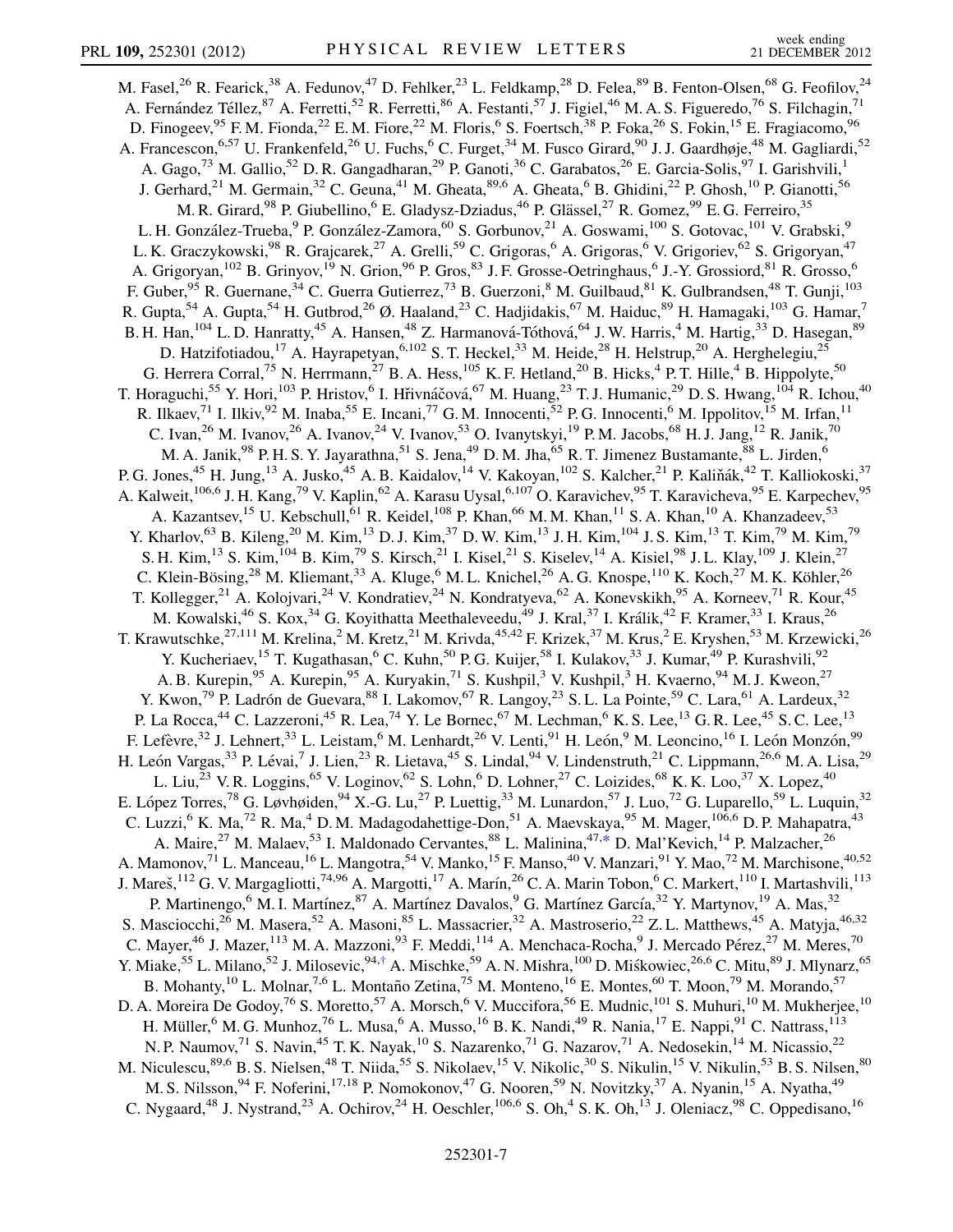A. Ortiz Velasquez, <sup>83,88</sup> G. Ortona, <sup>52</sup> A. Oskarsson, <sup>83</sup> P. Ostrowski, <sup>98</sup> J. Otwinowski, <sup>26</sup> K. Oyama, <sup>27</sup> K. Ozawa,  $^{103}$  Y. Pachmayer,  $^{27}$  M. Pachr,  $^2$  F. Padilla,  $^{52}$  P. Pagano,  $^{90}$  G. Paić,  $^{88}$  F. Painke,  $^{21}$  C. Pajares,  $^{35}$ S. K. Pal,<sup>10</sup> A. Palaha,<sup>45</sup> A. Palmeri,<sup>39</sup> V. Papikyan,<sup>102</sup> G. S. Pappalardo,<sup>39</sup> W. J. Park,<sup>26</sup> A. Passfeld,<sup>28</sup> B. Pastirčák,<sup>42</sup> D. I. Patalakha,<sup>63</sup> V. Paticchio,<sup>91</sup> A. Pavlinov,<sup>65</sup> T. Pawlak,<sup>98</sup> T. Peitzmann,<sup>59</sup> H. Pereira Da Costa,<sup>41</sup> E. Pereira De Oliveira Filho,<sup>76</sup> D. Peresunko,<sup>15</sup> C. E. Pérez Lara,<sup>58</sup> E. Perez Lezama,<sup>88</sup> D. Perini,<sup>6</sup> D. Perrino,<sup>22</sup> W. Peryt,<sup>98</sup> A. Pesci,<sup>17</sup> V. Peskov,<sup>6,88</sup> Y. Pestov,<sup>115</sup> V. Petráček,<sup>2</sup> M. Petran,<sup>2</sup> M. Petris,<sup>25</sup> P. Petrov,<sup>45</sup> M. Petrovici,<sup>25</sup> C. Petta,<sup>44</sup> S. Piano,<sup>96</sup> A. Piccotti,<sup>16</sup> M. Pikna,<sup>70</sup> P. Pillot,<sup>32</sup> O. Pinazza,<sup>6</sup> L. Pinsky,<sup>51</sup> N. Pitz,<sup>33</sup> D. B. Piyarathna,<sup>51</sup> M. Planinic, <sup>30</sup> M. Płoskoń, <sup>68</sup> J. Pluta, <sup>98</sup> T. Pocheptsov, <sup>47</sup> S. Pochybova, <sup>7</sup> P. L. M. Podesta-Lerma, <sup>99</sup> M. G. Poghosyan, <sup>6,52</sup> K. Polák, <sup>112</sup> B. Polichtchouk, <sup>63</sup> A. Pop, <sup>25</sup> S. Porteboeuf-Houssais, <sup>40</sup> V. Pospíšil, <sup>2</sup> B. Potukuchi, 54 S. K. Prasad, <sup>65</sup> R. Preghenella, <sup>17,18</sup> F. Prino, <sup>16</sup> C. A. Pruneau, <sup>65</sup> I. Pshenichnov, <sup>95</sup> S. Puchagin, <sup>71</sup> G. Puddu,<sup>77</sup> A. Pulvirenti,<sup>44</sup> V. Punin,<sup>71</sup> M. Putiš,<sup>64</sup> J. Putschke,<sup>65,4</sup> E. Quercigh,<sup>6</sup> H. Qvigstad,<sup>94</sup> A. Rachevski,<sup>96</sup> A. Rademakers, <sup>6</sup> T. S. Räihä, <sup>37</sup> J. Rak, <sup>37</sup> A. Rakotozafindrabe, <sup>41</sup> L. Ramello, <sup>86</sup> A. Ramírez Reyes, <sup>75</sup> S. Raniwala, <sup>100</sup> R. Raniwala,<sup>100</sup> S. S. Räsänen,<sup>37</sup> B. T. Rascanu,<sup>33</sup> D. Rathee,<sup>5</sup> K. F. Read,<sup>113</sup> J. S. Real,<sup>34</sup> K. Redlich,<sup>92,116</sup> P. Reichelt,<sup>33</sup> M. Reicher,<sup>59</sup> R. Renfordt,<sup>33</sup> A. R. Reolon,<sup>56</sup> A. Reshetin,<sup>95</sup> F. Rettig,<sup>21</sup> J.-P. Revol,<sup>6</sup> K. Reygers,<sup>27</sup> L. Riccati,<sup>16</sup> R. A. Ricci,<sup>117</sup> T. Richert,<sup>83</sup> M. Richter,<sup>94</sup> P. Riedler,<sup>6</sup> W. Riegler,<sup>6</sup> F. Riggi,<sup>44,39</sup> B. Rodrigues Fernandes Rabacal,<sup>6</sup> M. Rodríguez Cahuantzi,<sup>87</sup> A. Rodriguez Manso,<sup>58</sup> K. Røed,<sup>23</sup> D. Rohr,<sup>21</sup> D. Röhrich,<sup>23</sup> R. Romita,<sup>26</sup> F. Ronchetti,<sup>56</sup> P. Rosnet,<sup>40</sup> S. Rossegger,<sup>6</sup> A. Rossi,<sup>6,57</sup> P. Roy,<sup>66</sup> C. Roy,<sup>50</sup> A. J. Rubio Montero,<sup>60</sup> R. Rui,<sup>74</sup> R. Russo,<sup>52</sup> E. Ryabinkin,<sup>15</sup> A. Rybicki,<sup>46</sup> S. Sadovsky,<sup>63</sup> K. Šafařík,<sup>6</sup> R. Sahoo, <sup>118</sup> P. K. Sahu, <sup>43</sup> J. Saini, <sup>10</sup> H. Sakaguchi, <sup>119</sup> S. Sakai, <sup>68</sup> D. Sakata, <sup>55</sup> C. A. Salgado, <sup>35</sup> J. Salzwedel, <sup>29</sup> S. Sambyal,<sup>54</sup> V. Samsonov,<sup>53</sup> X. Sanchez Castro,<sup>50</sup> L. Šándor,<sup>42</sup> A. Sandoval,<sup>9</sup> M. Sano,<sup>55</sup> S. Sano,<sup>103</sup> R. Santo,<sup>28</sup> R. Santoro,<sup>91,6,18</sup> J. Sarkamo,<sup>37</sup> E. Scapparone,<sup>17</sup> F. Scarlassara,<sup>57</sup> R. P. Scharenberg,<sup>69</sup> C. Schiaua,<sup>25</sup> R. Schicker,<sup>27</sup> H. R. Schmidt,<sup>105</sup> C. Schmidt,<sup>26</sup> S. Schreiner,<sup>6</sup> S. Schuchmann,<sup>33</sup> J. Schukraft,<sup>6</sup> Y. Schutz,<sup>6,32</sup> K. Schwarz,  $^{26}$  K. Schweda,  $^{26,27}$  G. Scioli,  $^8$  E. Scomparin,  $^{16}$  P. A. Scott,  $^{45}$  R. Scott,  $^{113}$  G. Segato,  $^{57}$ I. Selyuzhenkov,<sup>26</sup> S. Senyukov,<sup>86,50</sup> J. Seo,<sup>84</sup> S. Serci,<sup>77</sup> E. Serradilla,<sup>60,9</sup> A. Sevcenco,<sup>89</sup> A. Shabetai,<sup>32</sup> G. Shabratova,<sup>47</sup> R. Shahoyan,<sup>6</sup> N. Sharma,<sup>5</sup> S. Sharma,<sup>54</sup> S. Rohni,<sup>54</sup> K. Shigaki,<sup>119</sup> M. Shimomura,<sup>55</sup> K. Shtejer,<sup>78</sup> Y. Sibiriak,<sup>15</sup> M. Siciliano,<sup>52</sup> E. Sicking,<sup>6</sup> S. Siddhanta,<sup>85</sup> T. Siemiarczuk,<sup>92</sup> D. Silvermyr,<sup>36</sup> C. Silvestre,<sup>34</sup> G. Simatovic,  $88,30$  G. Simonetti,  $6$  R. Singaraju,  $10$  R. Singh,  $54$  S. Singha,  $10$  V. Singhal,  $10$  T. Sinha,  $66$  B. C. Sinha,  $10$ B. Sitar,<sup>70</sup> M. Sitta,<sup>86</sup> T. B. Skaali,<sup>94</sup> K. Skjerdal,<sup>23</sup> R. Smakal,<sup>2</sup> N. Smirnov,<sup>4</sup> R. J. M. Snellings,<sup>59</sup> C. Søgaard,<sup>48</sup> R. Soltz,<sup>1</sup> H. Son,<sup>104</sup> J. Song,<sup>84</sup> M. Song,<sup>79</sup> C. Soos,<sup>6</sup> F. Soramel,<sup>57</sup> I. Sputowska,<sup>46</sup> M. Spyropoulou-Stassinaki,<sup>120</sup> B. K. Srivastava, <sup>69</sup> J. Stachel, <sup>27</sup> I. Stan, <sup>89</sup> I. Stan, <sup>89</sup> G. Stefanek, <sup>92</sup> M. Steinpreis, <sup>29</sup> E. Stenlund, <sup>83</sup> G. Steyn, <sup>38</sup> J. H. Stiller,<sup>27</sup> D. Stocco,<sup>32</sup> M. Stolpovskiy,<sup>63</sup> K. Strabykin,<sup>71</sup> P. Strmen,<sup>70</sup> A. A. P. Suaide,<sup>76</sup> M. A. Subieta Vásquez,<sup>52</sup> T. Sugitate,<sup>119</sup> C. Suire,<sup>67</sup> M. Sukhorukov,<sup>71</sup> R. Sultanov,<sup>14</sup> M. Šumbera,<sup>3</sup> T. Susa,<sup>30</sup> T. J. M. Symons,<sup>68</sup> A. Szanto de Toledo,<sup>76</sup> I. Szarka,<sup>70</sup> A. Szczepankiewicz,<sup>46,6</sup> A. Szostak,<sup>23</sup> M. Szymański,<sup>98</sup> J. Takahashi,<sup>82</sup> J. D. Tapia Takaki,<sup>67</sup> A. Tauro,<sup>6</sup> G. Tejeda Muñoz,<sup>87</sup> A. Telesca,<sup>6</sup> C. Terrevoli,<sup>22</sup> J. Thäder,<sup>26</sup> D. Thomas,<sup>59</sup> R. Tieulent, <sup>81</sup> A. R. Timmins, <sup>51</sup> D. Tlusty, <sup>2</sup> A. Toia, <sup>21,57,31</sup> H. Torii, <sup>103</sup> L. Toscano, <sup>16</sup> V. Trubnikov, <sup>19</sup> D. Truesdale, <sup>29</sup> W. H. Trzaska,  $37$  T. Tsuji,  $103$  A. Tumkin,  $71$  R. Turrisi,  $31$  T. S. Tveter,  $94$  J. Ulery,  $33$  K. Ullaland,  $23$  J. Ulrich,  $121,61$ A. Uras, <sup>81</sup> J. Urbán, <sup>64</sup> G. M. Urciuoli, <sup>93</sup> G. L. Usai, <sup>77</sup> M. Vajzer, <sup>2,3</sup> M. Vala, <sup>47,42</sup> L. Valencia Palomo, <sup>67</sup> S. Vallero, <sup>27</sup> P. Vande Vyvre,<sup>6</sup> M. van Leeuwen,<sup>59</sup> L. Vannucci,<sup>117</sup> A. Vargas,<sup>87</sup> R. Varma,<sup>49</sup> M. Vasileiou,<sup>120</sup> A. Vasiliev,<sup>15</sup> V. Vechernin,<sup>24</sup> M. Veldhoen,<sup>59</sup> M. Venaruzzo,<sup>74</sup> E. Vercellin,<sup>52</sup> S. Vergara,<sup>87</sup> R. Vernet,<sup>122</sup> M. Verweij,<sup>59</sup> L. Vickovic,<sup>101</sup> G. Viesti,<sup>57</sup> O. Vikhlyantsev,<sup>71</sup> Z. Vilakazi,<sup>38</sup> O. Villalobos Baillie,<sup>45</sup> Y. Vinogradov,<sup>71</sup> A. Vinogradov,<sup>15</sup> L. Vinogradov,<sup>24</sup> T. Virgili,<sup>90</sup> Y. P. Viyogi,<sup>10</sup> A. Vodopyanov,<sup>47</sup> S. Voloshin,<sup>65</sup> K. Voloshin,<sup>14</sup> G. Volpe,  $^{22,6}$  B. von Haller, <sup>6</sup> D. Vranic,  $^{26}$  G. Øvrebekk,  $^{23}$  J. Vrláková,  $^{64}$  B. Vulpescu,  $^{40}$  A. Vyushin,  $^{71}$ V. Wagner, <sup>2</sup> B. Wagner, <sup>23</sup> R. Wan, <sup>72</sup> Y. Wang, <sup>72</sup> M. Wang, <sup>72</sup> D. Wang, <sup>72</sup> Y. Wang, <sup>27</sup> K. Watanabe, <sup>55</sup> M. Weber,<sup>51</sup> J. P. Wessels,<sup>6,28</sup> U. Westerhoff,<sup>28</sup> J. Wiechula,<sup>105</sup> J. Wikne,<sup>94</sup> M. Wilde,<sup>28</sup> A. Wilk,<sup>28</sup> G. Wilk,<sup>92</sup> M. C. S. Williams,<sup>17</sup> B. Windelband,<sup>27</sup> L. Xaplanteris Karampatsos,<sup>110</sup> C. G. Yaldo,<sup>65</sup> Y. Yamaguchi,<sup>103</sup> S. Yang,<sup>23</sup> H. Yang,<sup>41</sup> S. Yasnopolskiy,<sup>15</sup> J. Yi,<sup>84</sup> Z. Yin,<sup>72</sup> I.-K. Yoo,<sup>84</sup> J. Yoon,<sup>79</sup> W. Yu,<sup>33</sup> X. Yuan,<sup>72</sup> I. Yushmanov,<sup>15</sup> V. Zaccolo,<sup>48</sup> C. Zach,<sup>2</sup> C. Zampolli,<sup>17</sup> S. Zaporozhets,<sup>47</sup> A. Zarochentsev,<sup>24</sup> P. Závada,<sup>112</sup> N. Zaviyalov,<sup>71</sup> H. Zbroszczyk,<sup>98</sup> P. Zelnicek,<sup>61</sup> I. S. Zgura,<sup>89</sup> M. Zhalov,<sup>53</sup> H. Zhang,<sup>72</sup> X. Zhang,<sup>40,72</sup> D. Zhou,<sup>72</sup> Y. Zhou,<sup>59</sup> F. Zhou,<sup>72</sup> J. Zhu,<sup>72</sup> X. Zhu,<sup>72</sup> J. Zhu,<sup>72</sup> A. Zichichi,<sup>8,18</sup> A. Zimmermann,<sup>27</sup> G. Zinovjev,<sup>19</sup> Y. Zoccarato, $81$  M. Zynovyev, $19$  and M. Zyzak $33$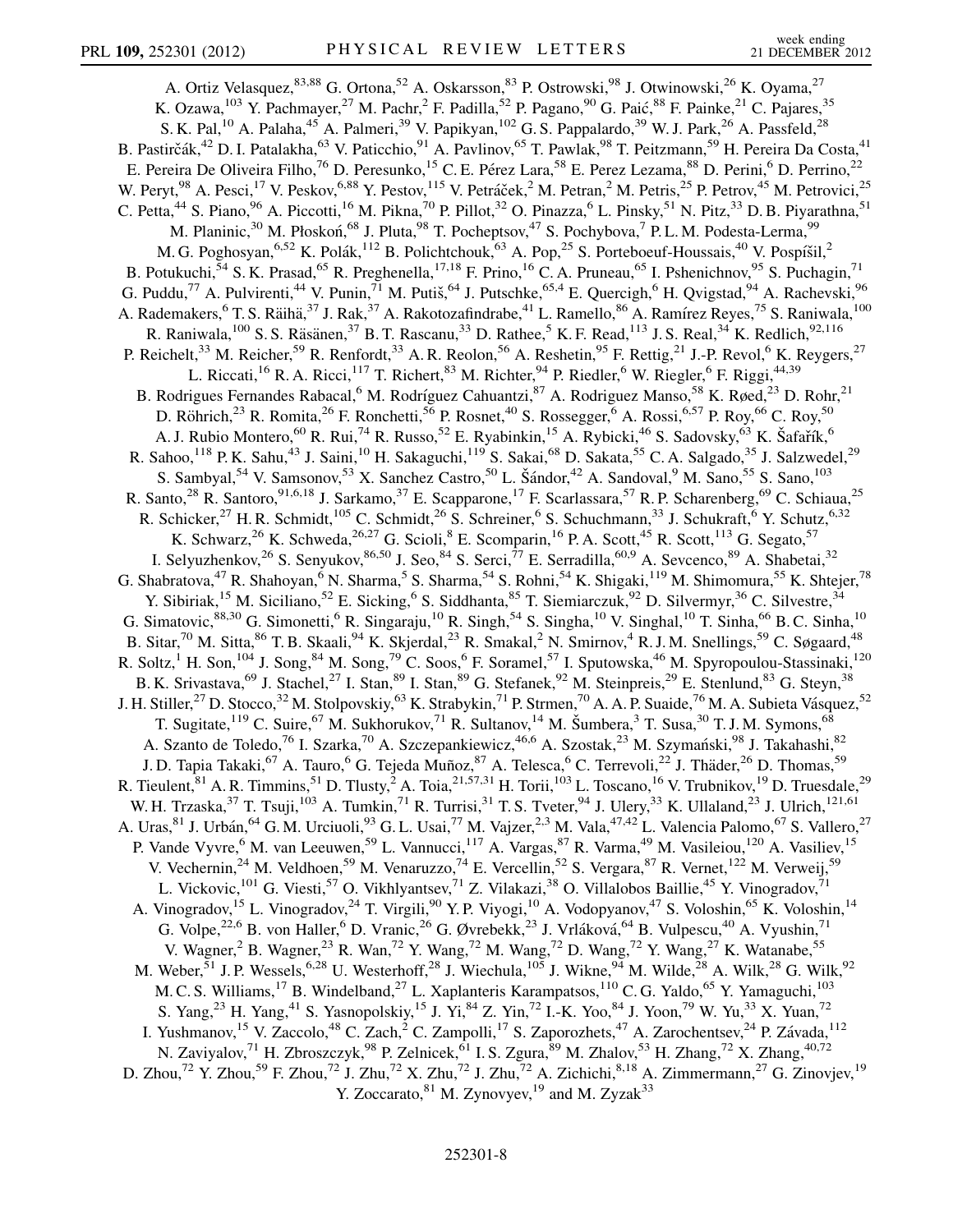(ALICE Collaboration)

 ${}^{1}$ Lawrence Livermore National Laboratory, Livermore, California, USA

Faculty of Nuclear Sciences and Physical Engineering, Czech Technical University in Prague, Prague, Czech Republic<br><sup>3</sup>Nuclear Physics Institute, Academy of Sciences of the Czech Republic *Peč u Prahy Czech Republic*  $\delta$ Nuclear Physics Institute, Academy of Sciences of the Czech Republic, Řež $u$  Prahy, Czech Republic <sup>4</sup>Yale University, New Haven, Connecticut, USA <sup>5</sup> Physics Department, Panjab University, Chandigarh, India  ${}^{6}$ European Organization for Nuclear Research (CERN), Geneva, Switzerland

<sup>1</sup>Lawrence Livermore National Laboratory, Livermore, California, USA<br><sup>2</sup>Eaculty of Nuclear Sciences and Physical Engineering, Czech Technical University in Prague

<sup>6</sup>European Organization for Nuclear Research (CERN), Geneva, Switzerland<br><sup>7</sup>KEKL Research Institute for Particle and Nuclear Physics, Hungarian Academy of Sciences, E KFKI Research Institute for Particle and Nuclear Physics, Hungarian Academy of Sciences, Budapest, Hungary<br><sup>8</sup>Dinartimento di Fisica dell'Università and Sazione INEN, Bologna, Italy  ${}^{8}$ Dipartimento di Fisica dell'Università and Sezione INFN, Bologna, Italy  ${}^{9}$ Instituto de Física, Universidad Nacional Autónoma de México, Mexico City, Mexico <sup>10</sup>Variable Energy Cyclotron Centre, Kolkata, India<br><sup>11</sup>Department of Physics Aligarh Muslim University, Aligarh, India<br><sup>12</sup>Korea Institute of Science and Technology Information, Daejeon, South Korea<br><sup>13</sup>Gangneung-Wonju <sup>16</sup>Sezione INFN, Turin, Italy<br><sup>17</sup>Sezione INFN, Bologna, Italy<br><sup>17</sup>Sezione INFN, Bologna, Italy<br><sup>19</sup>Bogolyubov Institute for Theoretical Physics, Kiev, Ukraine<br><sup>19</sup>Bogolyubov Institute for Theoretical Physics, Kiev, Ukra <sup>24</sup>V. Fock Institute for Physics, St. Petersburg State University, St. Petersburg, Russia<sup>25</sup>National Institute for Physics and Nuclear Engineering, Bucharest, Romania <sup>26</sup>Research Division and ExtreMe Matter Institute EMMI, GSI Helmholtzzentrum für Schwerionenforschung, Darmstadt, Germany<br><sup>27</sup> Physikalisches Institut, Ruprecht-Karls-Universität Heidelberg, Heidelberg, Germany<br><sup>28</sup> Inst 15 Institut Polytechnique de Grenoble, Grenoble, France<br>
<sup>35</sup> Departamento de Física de Partículas and IGFAE, Universidad de Santiago de Compostela, Santiago de Compostela, Spain<br>
<sup>36</sup> Oak Ridge National Laboratory, Oak R  $\begin{tabular}{c|c} \multicolumn{1}{c}{CNRS\_IN2P3, Clermont-Ferrand, France}\\ \multicolumn{1}{c}{\begin{tabular}{c} \multicolumn{1}{c}{\textbf{N}} & \multicolumn{1}{c}{\textbf{N}} & \multicolumn{1}{c}{\textbf{N}} & \multicolumn{1}{c}{\textbf{N}} & \multicolumn{1}{c}{\textbf{N}} & \multicolumn{1}{c}{\textbf{N}} & \multicolumn{1}{c}{\textbf{N}} & \multicolumn{1}{c}{\textbf{N}} & \multicolumn{1}{c}{\textbf{N}} & \multicolumn{1}{c}{\textbf{N}} & \multicolumn{1}{$ 252301-9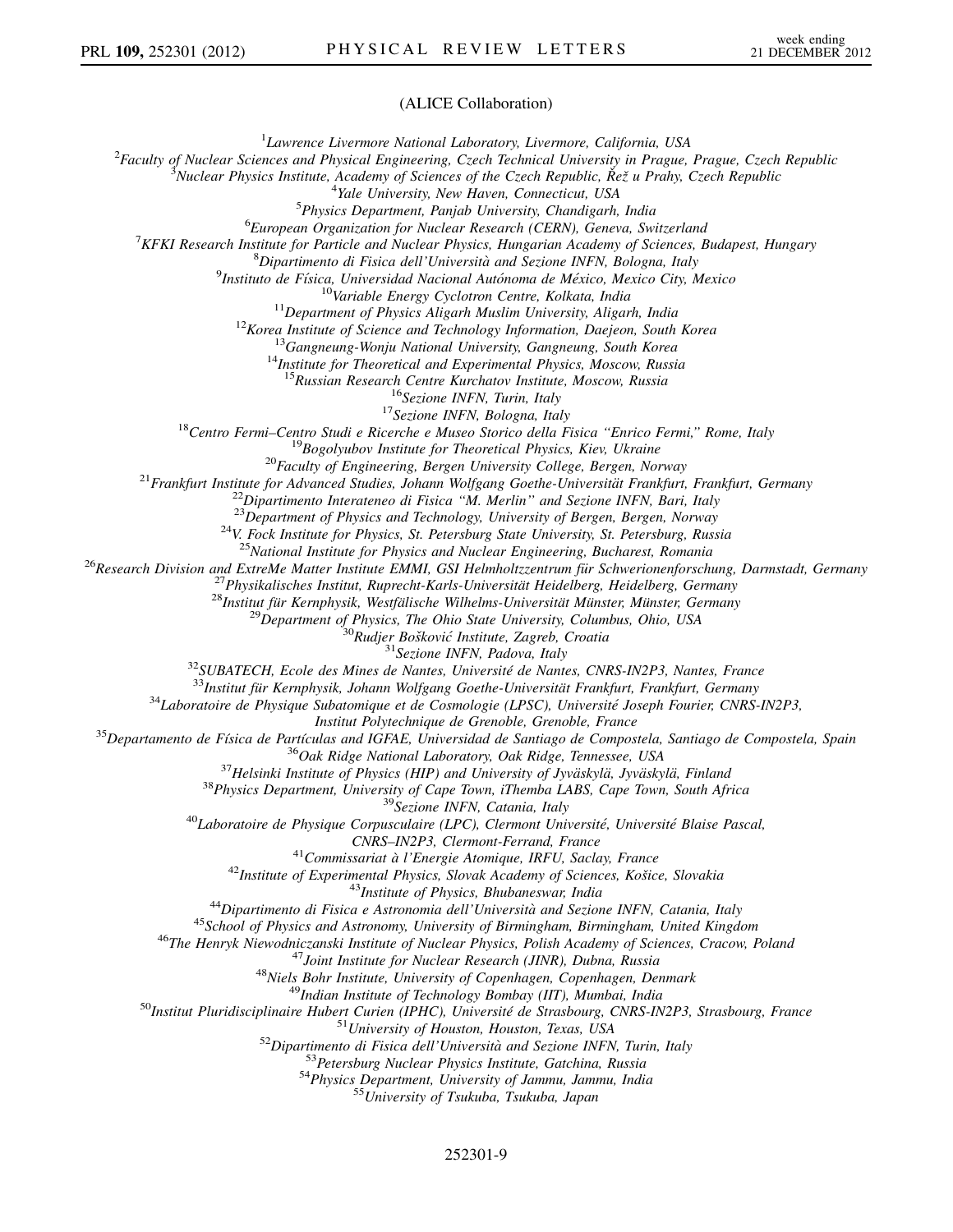<sup>57</sup>Dipartimento di Fisica dell'Università and Sezione INFN, Fascati, Italy<br><sup>57</sup>Dipartimento di Fisica dell'Università and Sezione INFN, Padova, Italy<br><sup>58</sup>Nikhef, National Institute for Subatomic Physics and Institute for <sup>65</sup> Christine for High Energy Physics, Protvino, Russia<br>
<sup>65</sup> Christine, P.J. Sigfirik University, Kolise, Sloven State<br>
<sup>65</sup> Faculty <sup>66</sup> Science, P.J. Seighth University, Kolisean, USA<br>
<sup>67</sup> Institut de Physique Nucleai Alessandria, Italy<br>
<sup>87</sup>Benemérita Universidad Autónoma de Puebla, Mexico<br>
<sup>88</sup>Instituto de Ciencias Nucleares, Universidad National Autónoma de México, Mexico City, Mexico<br>
<sup>89</sup>Institute of Space Sciences (ISS), Bucharest <sup>102</sup>Yerevan Physics Institute, Yerevan, Armenia<br><sup>103</sup>University of Tokyo, Tokyo, Japan<br><sup>104</sup>Department of Physics, Sejong University, Seoul, South Korea<br><sup>105</sup>Eberhard Karls Universität Tübingen, Tübingen, Germany <sup>106</sup>Institut für Kernphysik, Technische Universität Darmstadt, Darmstadt, Germany<br><sup>107</sup>Yildiz Technical University, Istanbul, Turkey<br><sup>108</sup>Zentrum für Technologietransfer und Telekommunikation (ZTT), Fachhochschule Worms,